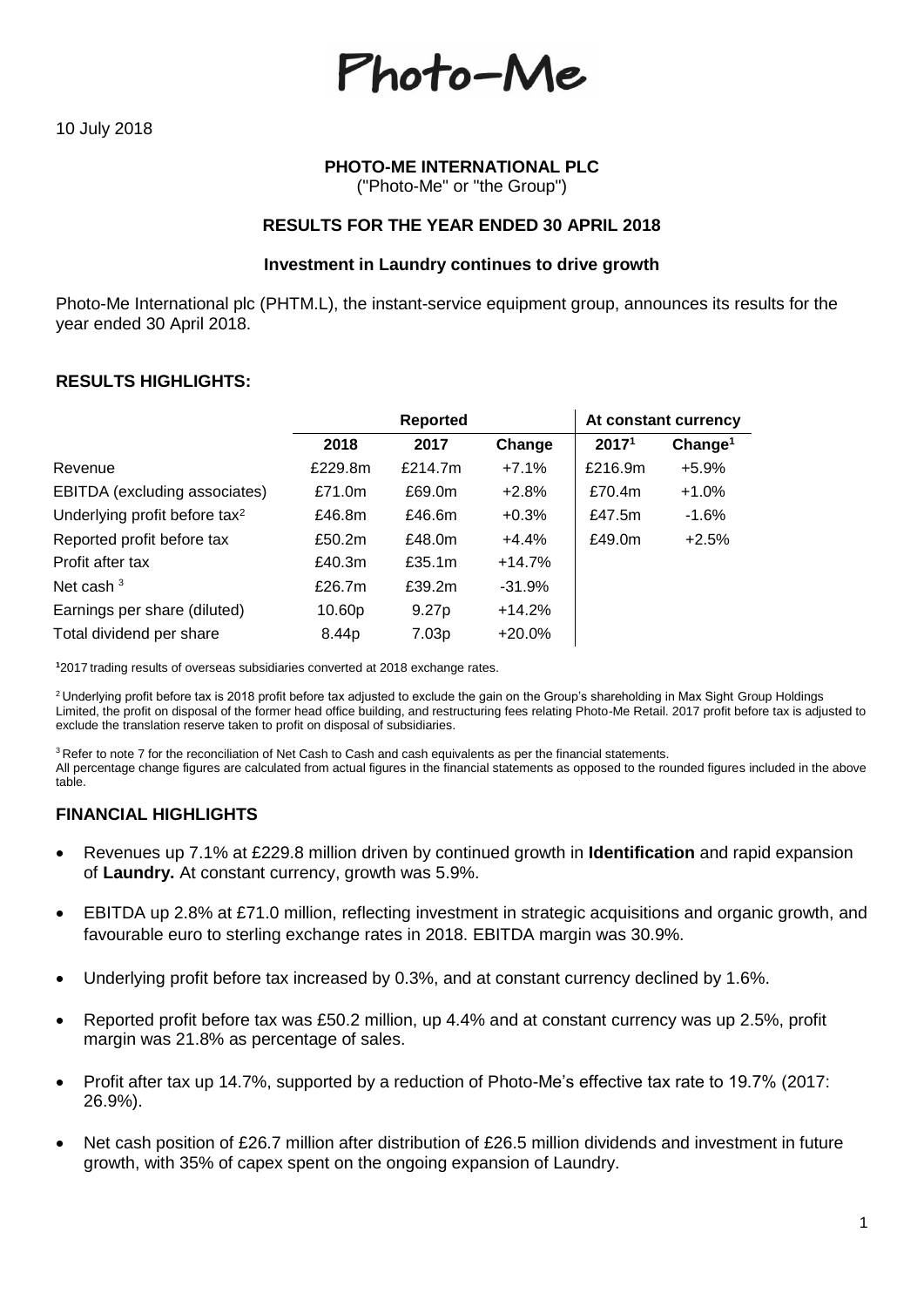• Total Ordinary dividend increased by 20% to 8.44 pence per share.

## **OPERATIONAL HIGHLIGHTS**

- Continued revenue growth in all of Photo-Me's territories, apart from Japan.
- Continued rapid growth of higher margin **Laundry** business, with revenue growth of 69% and contributing 16% of total Group revenue. (2017: 10%).
- **Identification** continuing to deliver profit growth and strong cashflow:
	- $\circ$  Rollout of secure upload passport ID technology launched with HMPO in the UK (2,200 booths upgraded at 30 April 2018).
	- o Continued rollout of secure upload solution in partnership with governments in France, Ireland and Germany, and discussions ongoing with the Dutch government.
- **Kiosks** continue to deliver revenue growth: 24.1%
	- o Refocus of Photo-Me Retail completed, with improved profitability already achieved.
- Restructuring of Japanese subsidiary expected to improve profitability in FY2019 and beyond.

#### **Commenting on the results,** Serge Crasnianski, CEO, said:

"2018 has been another year of good operational progress, reflected in revenue growth of 7.1%, 4.4% growth in PBT, including a one-off gain on the Group's shareholding in Max Sight Holdings Limited, and double-digit EPS growth. Revenue in our Laundry business rose 69% in the year, and we expect that these operations will contribute an increasingly dominant share to Group profits as we capitalise on the significant expansion opportunities in our markets. Our Identification business continues to perform well as we focus on government partnerships for the adoption of our secure ID upload technology in new countries.

"Supported by steady cash flows from our global, market-leading photobooth estate, the Group will remain focused on investing in new and complementary products to drive further profitability and extend the suite of services available through our established instant-service equipment network. We remain confident for the future."

#### **Enquiries:**

Serge Crasnianski, CEO Stéphane Gibon, CFO

**Photo-Me International plc +44 (0) 1372 453 399 /** [ir@photo-me.co.uk](mailto:ir@photo-me.co.uk)

**Hudson Sandler (Financial PR) +44 (0) 20 7796 4133**  Wendy Baker/ Emily Dillon/ Nick Moore [photo-me@hudsonsandler.com](mailto:photo-me@hudsonsandler.com)

An audio webcast of the analyst and investor presentation will be available to download later today at [www.photo-me.com.](http://www.photo-me.com/)

An interview with Serge Crasnianski, CEO, and Stephane Gibon, CFO, commenting on the final results is available to view at [www.photo-me.com](http://www.photo-me.com/) or available [here.](https://www.brrmedia.co.uk/broadcasts-embed/5b3f5b25b648f6302b14cf6d/?event&popup=true)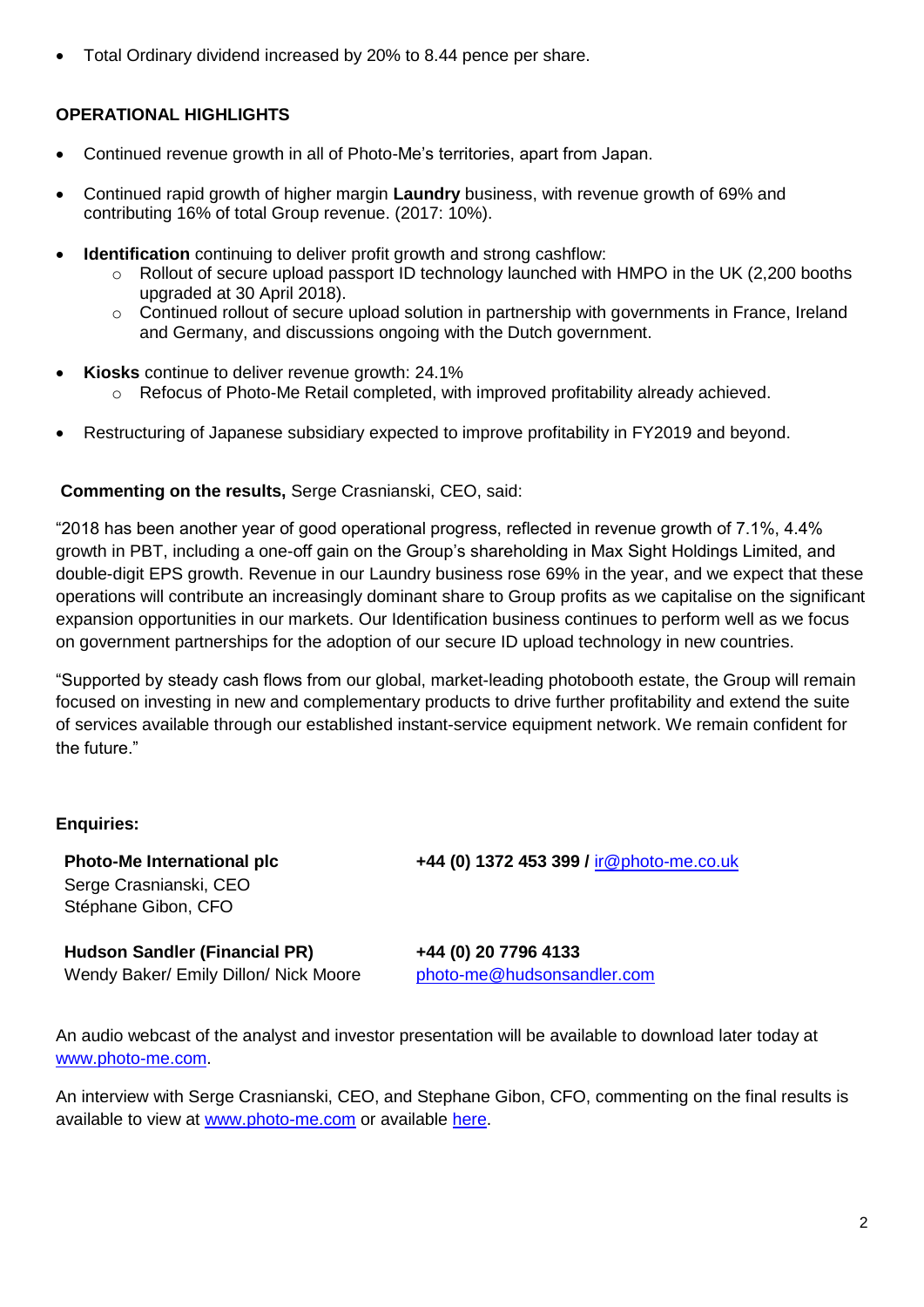Photo-Me International plc (LSE: PHTM) operates, sells and services a wide range of instant-service vending equipment, primarily aimed at the consumer market.

The Group operates approximately 47,000 vending units across 18 countries and its technological innovation is focused on three principal areas:

- Identification: photobooths and integrated biometric identification solutions
- Laundry: unattended laundry services, launderettes, B2B services
- Kiosks: high-quality digital printing

In addition, the Group operates vending equipment such as children's rides, amusement machines and business service equipment.

Whilst the Group both sells and services this equipment, the vast majority of units are operated and maintained by Photo-Me. Photo-Me pays the site owner a commission based on turnover, which varies depending on the country and location of the machine.

The Group has built long-term relationships with major site owners and its equipment is generally sited in prime locations in areas of high footfall such as supermarkets, shopping malls (indoors and outdoors) and public transport venues. The equipment is maintained and serviced by an established network of 700 field engineers.

The Company's shares have been listed on the London Stock Exchange since 1962.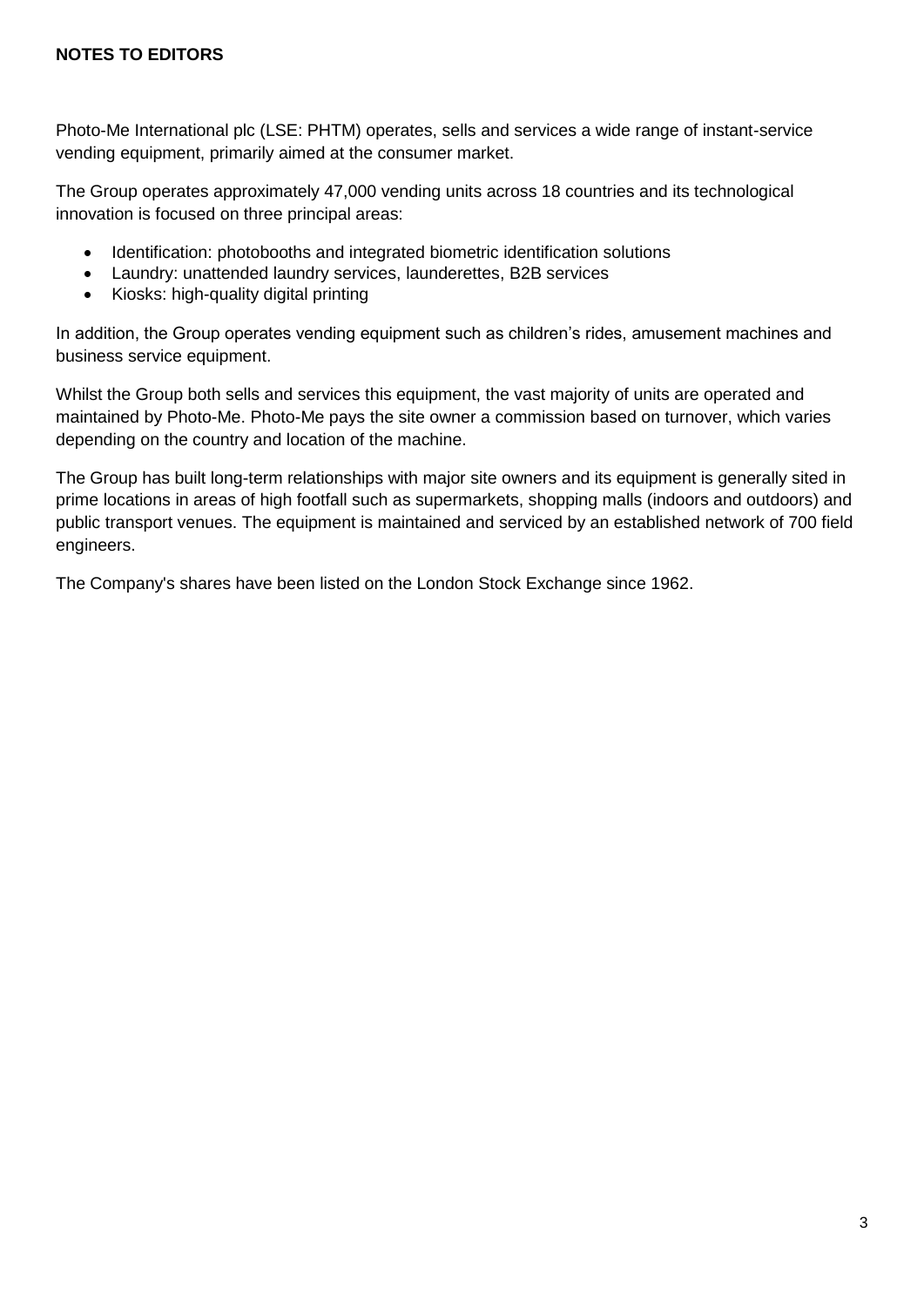### **CHAIRMAN'S STATEMENT**

In the 2018 financial year, the Group delivered further financial and operational progress. Our Laundry business has once again been the growth driver of the Group, with revenues increasing 69% over the 12 month period, and we have continued to deliver growth in our Identification business across all of Photo-Me's countries of operation apart from Japan.

## **Results**

Reported revenue increased by 7.1% to £229.8 million (5.9% at constant currency). This growth was driven by further expansion of our Laundry operations, continued deployment of secure photo ID services and progress in the unattended digital photo printing kiosk business.

Reported EBITDA increased by 2.8% to £71.0 million (2017: £69.0 million)

Reported profit before tax rose by 4.4% to £50.2 million, including a one-off investment gain of £3.7 million relating to the Group's shareholding in Max Sight Group Holdings Limited. In addition, these results recognise a £2.3 million profit on the sale of the head office building in Bookham and a one-off £2.6 million Photo-Me Retail restructuring cost. At constant currency profit before tax increased by 2.5% to £50.2 million (2017: £49.0 million).

Underlying profit before tax, which is 2018 profit before tax adjusted to exclude the gain on the Group's shareholding in Max Sight Holdings Limited, the profit on disposal of the former head office building, and restructuring costs relating Photo-Me Retail, was stable at £46.8 million (2017: £46.6 million, excluding the translation reserve taken to profit on disposal of a subsidiary). At constant currency, the underlying profit before tax decreased by 1.6%. A reconciliation of underlying profit before tax to reported profit before tax is provided in note 4 to the financial statements.

During the period the Group achieved a significant increase in profit after tax, up 14.7%, supported by a reduction of Photo-Me's tax rate.

The Group remains highly cash generative, with £61.0 million of its cash generated from operations in the period. This supports the Group's ongoing investment in innovation and its future growth.

Higher capital expenditure year-on-year supported investment in key laundry acquisitions as part of the Group's strategy to deliver substantial growth in the medium and long-term, as well as the restructuring of Photo-Me Retail. This resulted in a Group net cash position as at 30 April 2018 of £26.7 million, compared with net cash of £39.2 million as at 30 April 2017. This net cash position is after the 20% uplift in dividend payments, of £26.5 million, reflecting the Group's progressive dividend policy (2017: £32.6 million), and investments of £43.6 million (2017: £43.5 million) as part of the Group's ongoing investment in expansion of its existing services and new product innovation in the 2018 financial year.

# **Strategy**

Photo-Me operates, sells, and services a wide range of instant-service equipment. Our operations are focused on three principal business areas: Identification, Laundry, and Digital printing kiosks which we currently operate in 18 countries.

The Group's growth strategy is centred on diversifying operations in these three principal business areas by developing new technologies with multiple applications, which can be speedily deployed across new and existing territories and provide a rapid return on investment.

The stable cash flow from our established photobooth business supports our investment plans, including inhouse technological innovation. Furthermore, the scale of our operations and low fixed cost base enables us to deploy new products and services at a relatively low cost to the business.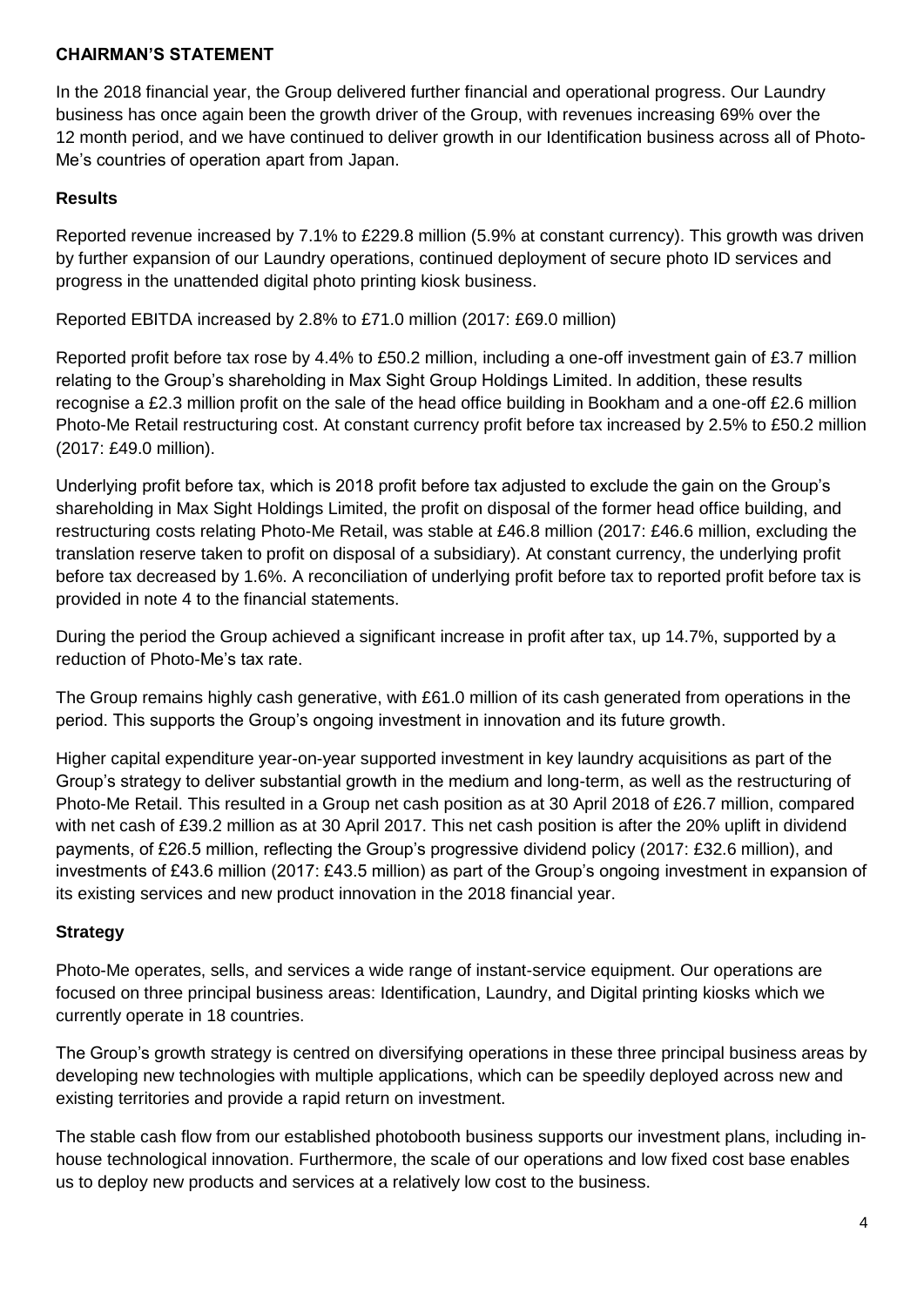During the year, we continued to make excellent progress in the expansion of our Laundry business and the deployment of our photobooth identification solutions. In addition, we invested in technological innovation and the commercialisation of new products. Details of our strategic progress are set out in the Business Review.

# **Restructuring of Japanese subsidiary**

The Japanese photo-identification market continues to be highly competitive, with the highest density of photobooth units per person of any country worldwide. The number of photobooths increased significantly following the launch of the Japanese government's My Number ID card programme. However, this card programme is not compulsory and has not gained the momentum photobooth operators initially anticipated.

During the financial year ending 30 April 2019, the Group will invest in a thorough restructuring of its Japanese subsidiary which is expected to improve profitability in FY19 and beyond.

The planned restructuring will involve a management reorganisation, rationalisation of administrative functions, the re-location of low revenue machines, and removal of unprofitable units. In addition, the Group will introduce a new photobooth to the country, the production of which is significantly cheaper than previous units deployed. We expect these decisive initiatives to enable our Japanese business to return to growth in the medium term. Our underlying profit expectations for the financial year ending 30 April 2019 take into consideration this restructuring cost.

# **Dividends**

Photo-Me is committed to creating value for its shareholders. The business is both highly cash-generative and lowly leveraged, enabling the Board to constantly invest in the ongoing and future growth of the business, whilst also delivering very attractive returns to our shareholders.

In 2016, the Board pledged to increase the ordinary dividend by 20% for the financial years ending 30 April 2017 and 30 April 2018. In line with this pledge, the Board is proposing a final dividend payment of 4.73 pence per share (2017: 3.94 pence per share). When combined with the interim dividend of 3.71 pence per ordinary share, this brings the total dividend for the year ended 30 April 2018 to 8.44 pence per ordinary share, representing a 20.1% year-on-year increase (2017: 7.03 pence per ordinary share).

Subject to approval at the Annual General Meeting, the final dividend will be paid on 9 November 2018 to shareholders listed on the register on 19 October 2018. The ex-dividend date will be 18 October 2018.

For the current financial year ending 30 April 2019, the Board intends to maintain a total dividend of 8.44 pence per ordinary share.

# **The Board**

On 2 May 2018, after the year end, Eric Mergui was appointed an Executive Director of the Group. He will continue in his role as Chief Operating Officer. Eric Mergui joined the Group in 1995 and was appointed Chief Operating Officer in 2015. Before this, he headed up Photo-Me's European operations and oversaw the development of Photo-Me's business in China.

The Board looks forward to working with Eric and benefiting from his breadth of industry knowledge and expertise.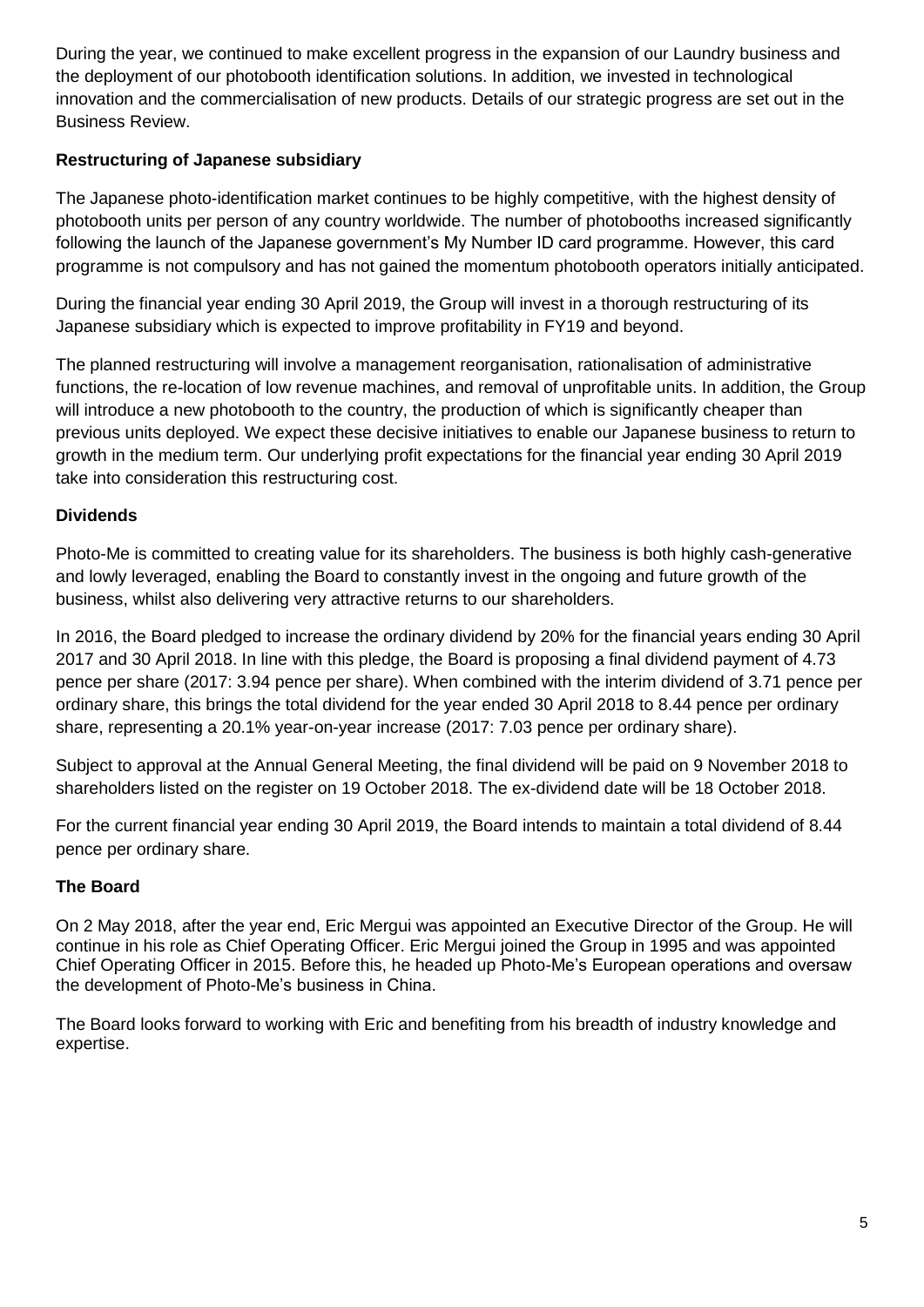# **Colleagues**

Our management team and employees around the world have worked extremely hard in the financial year. On behalf of the Board, I would like to thank them for their continued dedication and contribution.

# **Current trading and outlook**

The Laundry business grew significantly in the 2018 financial year (revenue up 69% year on year) underpinning our confidence that our Laundry operations will contribute an increasingly significant share of Group profits as we expand within existing markets and penetrate new ones. Alongside this, we expect our Identification business to maintain its strong performance and our main focus will be on increasing our government partnerships for our secure ID upload technology. We expect our photobooth estate to continue to deliver steady cash flows to support our ongoing investment in innovation and the international expansion of our vending estate.

In the UK, whilst there is a risk that departure from the European Union may affect photo ID market growth, in the short to medium term the Group may benefit from an influx of blue passport renewals requiring photo ID. Furthermore, the Group would benefit from foreign exchange translation if sterling were devalued against the euro.

As previously announced, taking into account the restructuring of our Japanese subsidiary, the Board now believes that profit before tax for the year ending 30 April 2019 will be at least £44 million, which includes the reorganisation cost in Japan.

The Board remain confident about the Group's prospects.

*John Lewis Non-executive Chairman 10 July 2018*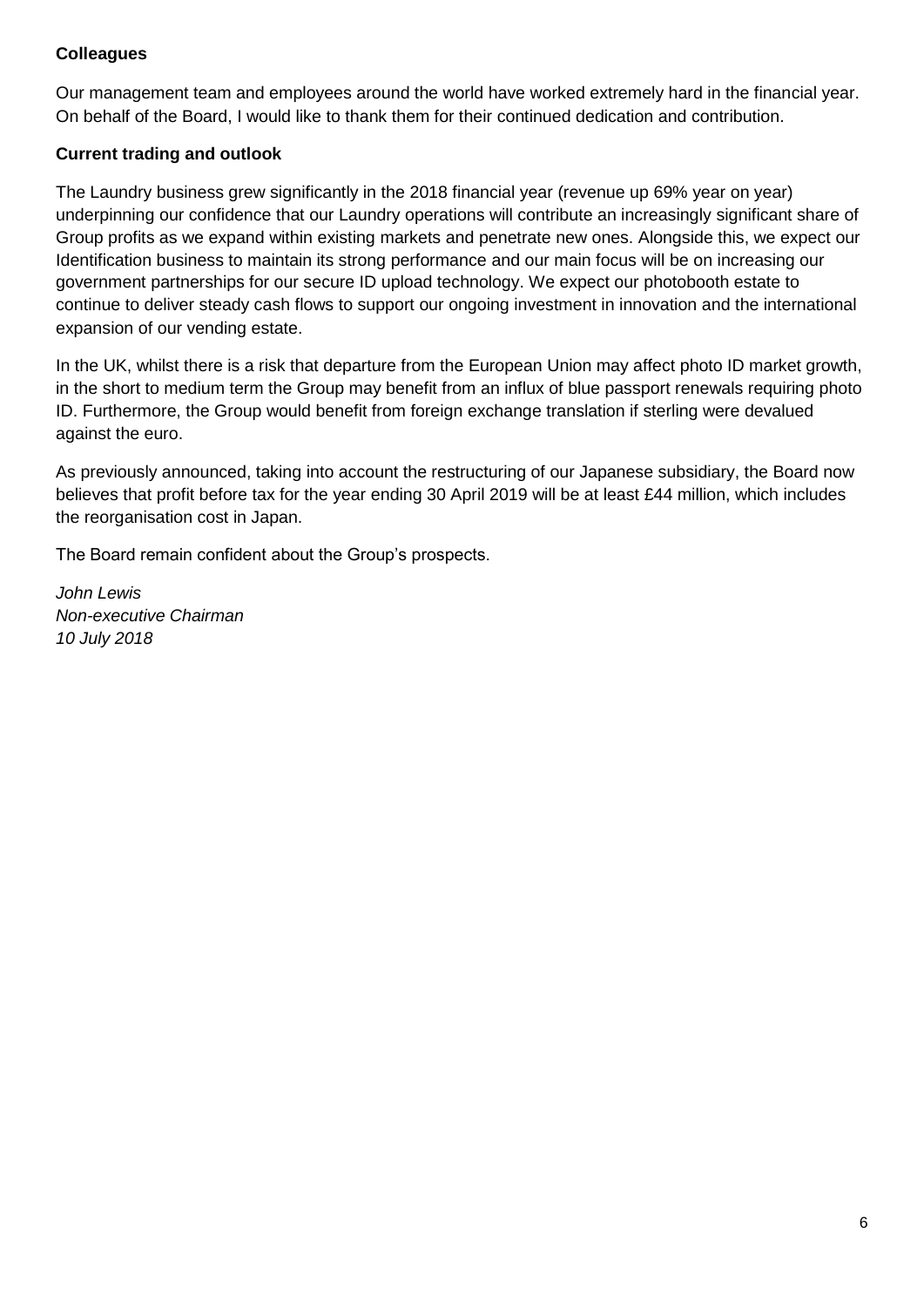#### **BUSINESS REVIEW**

The 2018 financial year was focused on the execution of our growth strategy. We are pleased to report that good operational progress was achieved with Group revenue increasing by 7.1% and EBITDA by 2.8%.

The expansion of our Laundry operations, both organically and by acquisition, remained the primary growth driver for the Group. Our photo-identification business once again delivered growth in line with our expectations, except in Japan.

### **Execution of our strategy**

Our strategy is unchanged. We aim to grow each of our three principal areas of business through ongoing investment in new technologies and complementary products and services.

We have a solid business model both in terms of Identification, with the adoption of new biometric and government standards, and in the laundry services market. In Laundry, our aim is to further expand our operations to deliver a significant revenue contribution in the future.

Our geographical presence and network of field engineers enables us to leverage the scale of our operations and quickly deploy these products and services at low incremental cost to the business, providing a rapid return on investment.

Essentially, we are focused on expanding the number of units in operation, increasing the yield per unit, and minimising production and operational costs to the Group in achieving this objective.

Site owners and large retailer chains, who are competing with online retailers, have realised the importance of providing additional services, such as photobooths, laundry services and kiosks, which help to attract customers to their sites and shops.

#### **Overview by principal business area**

• *Identification (photobooths and integrated biometric identification solutions)*

|                                                            | 30 April<br>2018 | 30 April<br>2017 | Change   |
|------------------------------------------------------------|------------------|------------------|----------|
|                                                            |                  |                  |          |
| Number of units in operation                               | 29,015           | 28,541           | $+1.7%$  |
| Percentage of total Group vending estate (number of units) | 62.0%            | 59.0%            | $+5.1%$  |
| Revenue                                                    | £149.3m          | £152.2m          | $-1.9%$  |
| Capex                                                      | £13.4m           | £12.0m           | $+11.6%$ |

Photo-Me is the world's largest operator of photobooths with market-leading photographic quality and technology, operating a well-established network of photobooths.

Our strategy is to (i) expand our presence in high-footfall locations, (ii) grow revenue by offering customers a broader range of services via our photobooths, and (iii) penetrate new territories. In particular, we are focused on deploying our proven identification security technology.

The increasing appetite from governments for improved and digitalised security ID underpin our growth strategy.

Excluding Japan, revenue from the identification business increased by 1.2% in the 2018 financial year.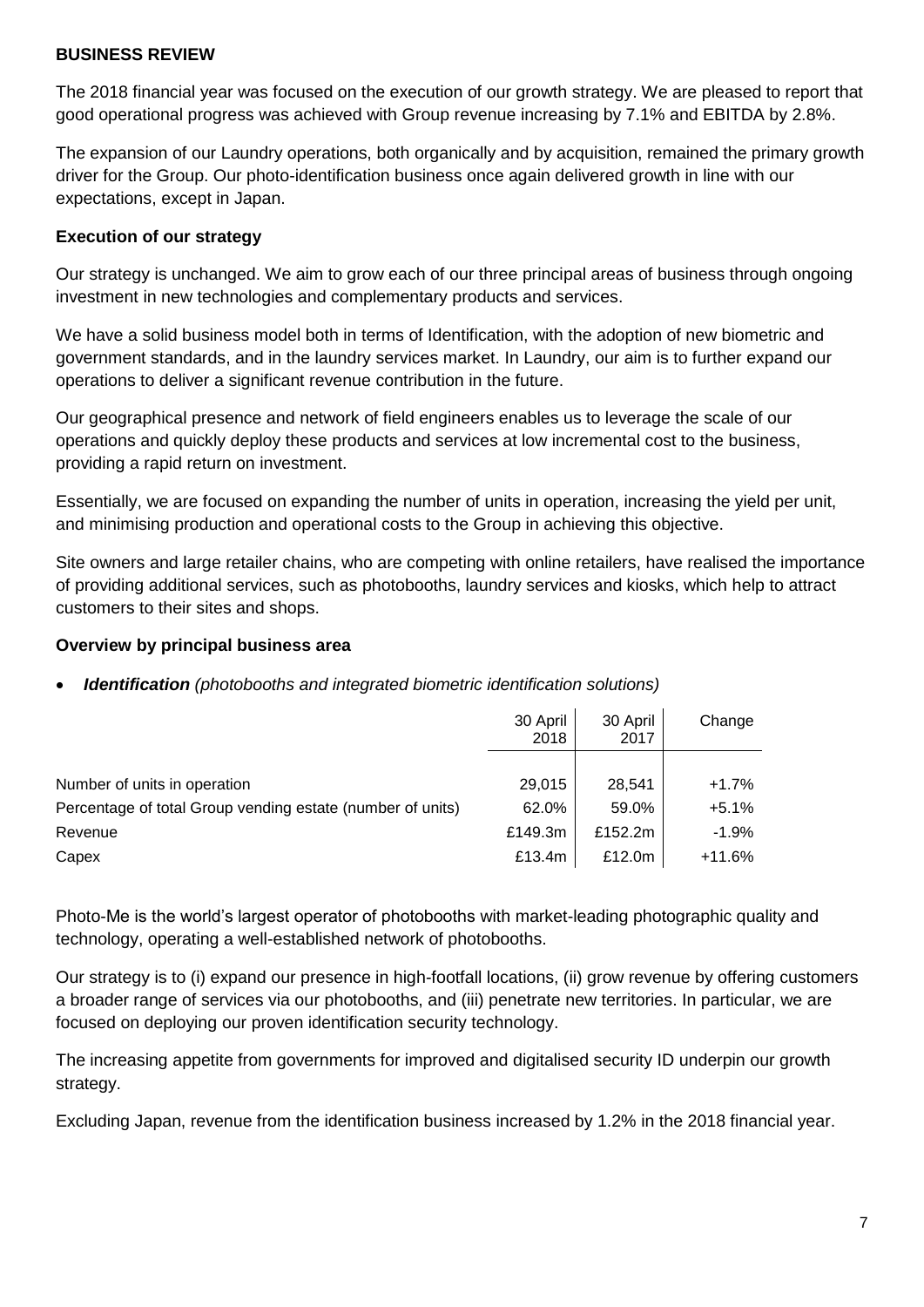• *Laundry (unattended laundry services, launderettes, B2B services)*

|                                                             | 30 April<br>2018 | 30 April<br>2017 | Change   |
|-------------------------------------------------------------|------------------|------------------|----------|
|                                                             |                  |                  |          |
| Total laundry units deployed (owned, sold and acquisitions) | 4,449            | 3,251            | $+36.9%$ |
| Total revenue from laundry operations                       | £36.7m           | £21.7 $m$        | 69.1%    |
| <b>Revolution (excludes Launderettes and B2B):</b>          |                  |                  |          |
| Number of Revolutions in operation                          | 2,313            | 1,750            | $+32.2%$ |
| Percentage of total Group vending estate (number of units)  | 5.0%             | 3.6%             | +38.9%   |
| Total revenue from Revolutions                              | £21.2m           | £14.2 $m$        | $+49.3%$ |
| Revolution capex                                            | £15.2m           | £10.5 $m$        | $+44.8%$ |

The Group owns and operates laundry units and has a presence in 12 countries, with operations primarily in France, UK, Ireland, Belgium and Portugal. The expansion of our laundry business, which delivers the highest margins of Photo-Me's three principal business areas, remains the primary growth driver for the Group.

Total laundry revenue now accounts for 16% of total Group revenue (2017: 10%). This reflects the significant expansion of our Laundry operations in recent years, which is set to continue.

We remain on track to deploy 6,000 owned and sold laundry units by 2020. With continued growth in laundry (organic and by acquisition), these operations will contribute an increasingly dominant share to Group profits.

Our Laundry business is comprised of three areas of operation: Revolution, Launderette, and business-tobusiness laundry services.

*Revolution* is our 24-hour, outdoor, self-service laundry unit which is typically located in high-footfall sites such as supermarket car parks or petrol station forecourts. The Revolution unit comprises two larger washers and a dryer and is manufactured in 10m<sup>2</sup> and 5m<sup>2</sup> footprints, providing flexibility in different locations and the demands of different geographic markets. Our *Revolution* growth strategy is to expand the estate through our partnerships with strategic site owners globally and identify and expand into new high-demand markets.

Year-on-year, the Group increased its Revolution estate by 32.2% globally, with 2,313 Revolution machines operated as at 30 April 2018 (2017: 1,750). Revolutions now represent 5.0% of our total vending estate and the revenue contribution increased by 69%.

The continued, and further accelerated, growth of this estate will be supported by increased production capacity. In the first half of the year the Group's manufacturing partner transferred production from Hungary to Poland, enabling it to increase production volumes. The early benefits of these additional volumes started to come through towards the end of the financial year ended 30 April 2018.

*Launderette* shops are typically situated in or near to town centres where there is limited competition from other laundry services. Our aim is to expand our launderette presence through an owned-and-operated model.

Our *Launderette* strategy is to identify and fit out suitable new and existing retail sites and to acquire underperforming launderette businesses located at attractive locations. We then refit the shops in a stylish, contemporary format that is more attractive to the end consumer to deliver good profitability. In addition, we take an opportunistic approach to evaluating potential bolt-on acquisitions that will further accelerate our growth in attractive markets.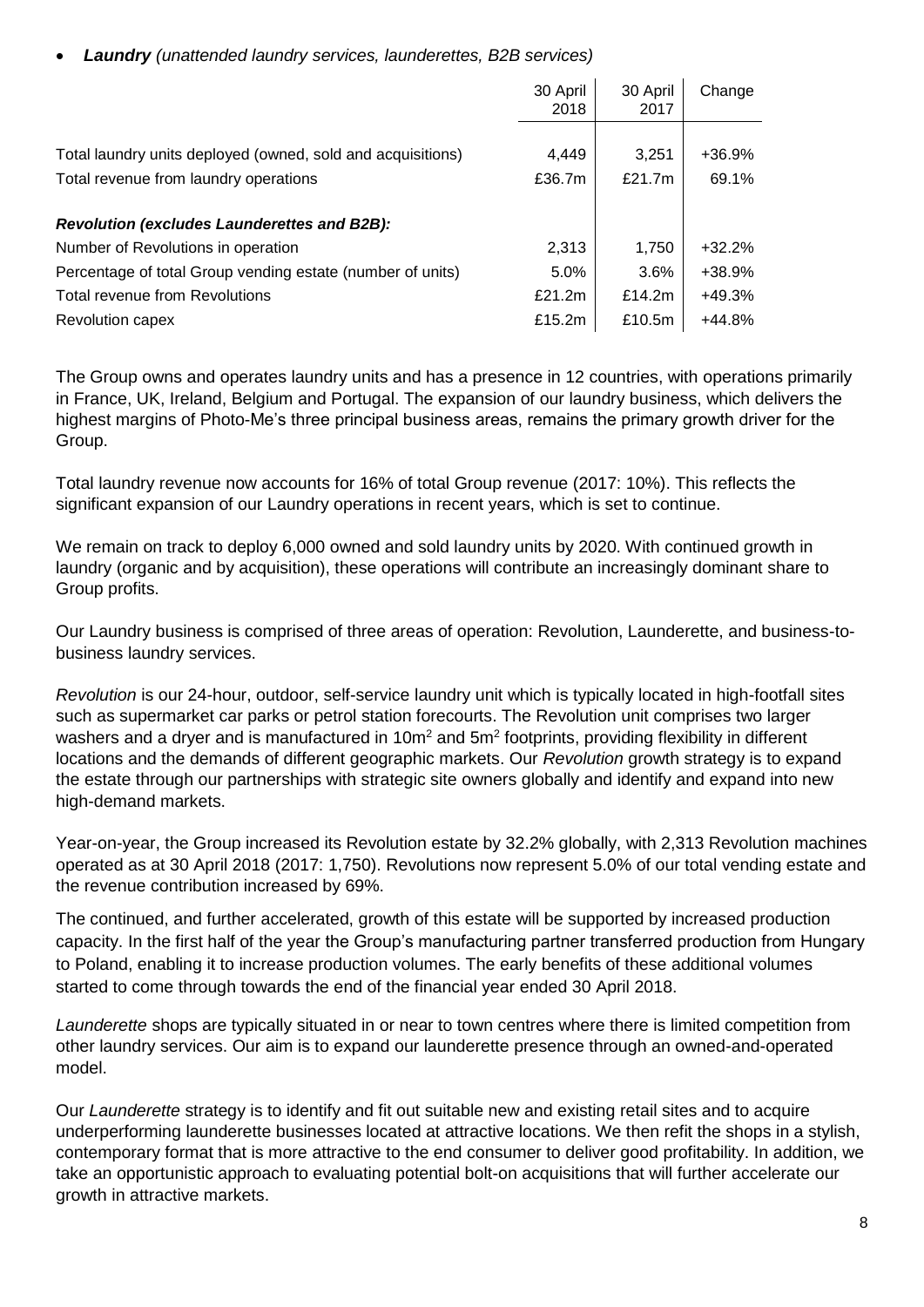Our *Business-to-business (B2B) laundry services* provide the distribution and leasing of laundry and catering equipment. Our B2B customers include institutions such as hospitals, care homes and universities. Our B2B laundry services strategy is to extend our presence both in the UK and into new territories through acquisitive growth.

We have made good progress in the year, with the acquisition of two B2B laundry service businesses in the UK to complement our existing offer provided through Fowler UK (acquired in 2016). Inox Equip Ltd. and Tersus Ltd, two companies that design, procure and lease laundry and catering equipment to businesses and institutions, were acquired by the Group in July 2017.

The profit of the Group's B2B laundry services amounted to £1.3 million for the year ended 30 April 2018. We continue to seek out further B2B acquisition opportunities, with a focus on Continental Europe.

In May 2018, the Group acquired La Wash Group, a leader in the Spanish B2B laundry services market, for a consideration of €4.75 million. The business, which is a franchise model, has annual revenue of €3.7 million for the year ended 31 December 2017, along with a profit before tax of €796,000 for the same period. In the current financial year, we will benefit from both a financial contribution from La Wash and the company's launderette expertise.

### • *Kiosks (high-quality digital printing services)*

|                                                            | 30 April<br>2018 | 30 April<br>2017 | Change<br>% |
|------------------------------------------------------------|------------------|------------------|-------------|
|                                                            |                  |                  |             |
| Number of units in operation                               | 5,416            | 5,872            | (7.8)%      |
| Percentage of total Group vending estate (number of units) | 11.6%            | 12.2%            | (4.9)%      |
| Revenue                                                    | £16.5m           | £13.3m           | 24.1%       |
| Capex                                                      | £3.4m            | £6.9m            | $(50.7)\%$  |

Our digital printing kiosks offer a wide range of print formats and personalised products which are competitively priced. Our latest generation kiosks – Speedlab cube and Speedlab bio – are fully integrated with all major social media networks and offer rapid and high-quality printing for customers.

Our key geographic markets are France, UK and Switzerland. Our strategy is to capitalise on our marketleading position by increasing our presence in high-footfall locations, extending the range of services in our kiosks, and entering new territories.

Overall, kiosks achieved revenue growth of 24.1% in the 2018 financial year, mainly due to the reorganisation of Photo-Me Retail, where we have replaced manned sites with unattended vending machines (predominantly Speedlab cube). This restructuring programme also resulted in a small decrease of kiosk machines, delivering positive results.

### *Other vending equipment*

This business area comprises vending equipment such as children's rides, photocopiers and amusement machines. These are typically an extension of our product range at sites where we have an existing relationship with the site owner. Whilst this is not one of our three principal business areas, these machines are profitable and benefit from synergies relating to other areas of the business, such as our network of field engineers.

Further details on financial and strategic progress in each of our three principal areas of operation are provided in the Review of Performance by Geography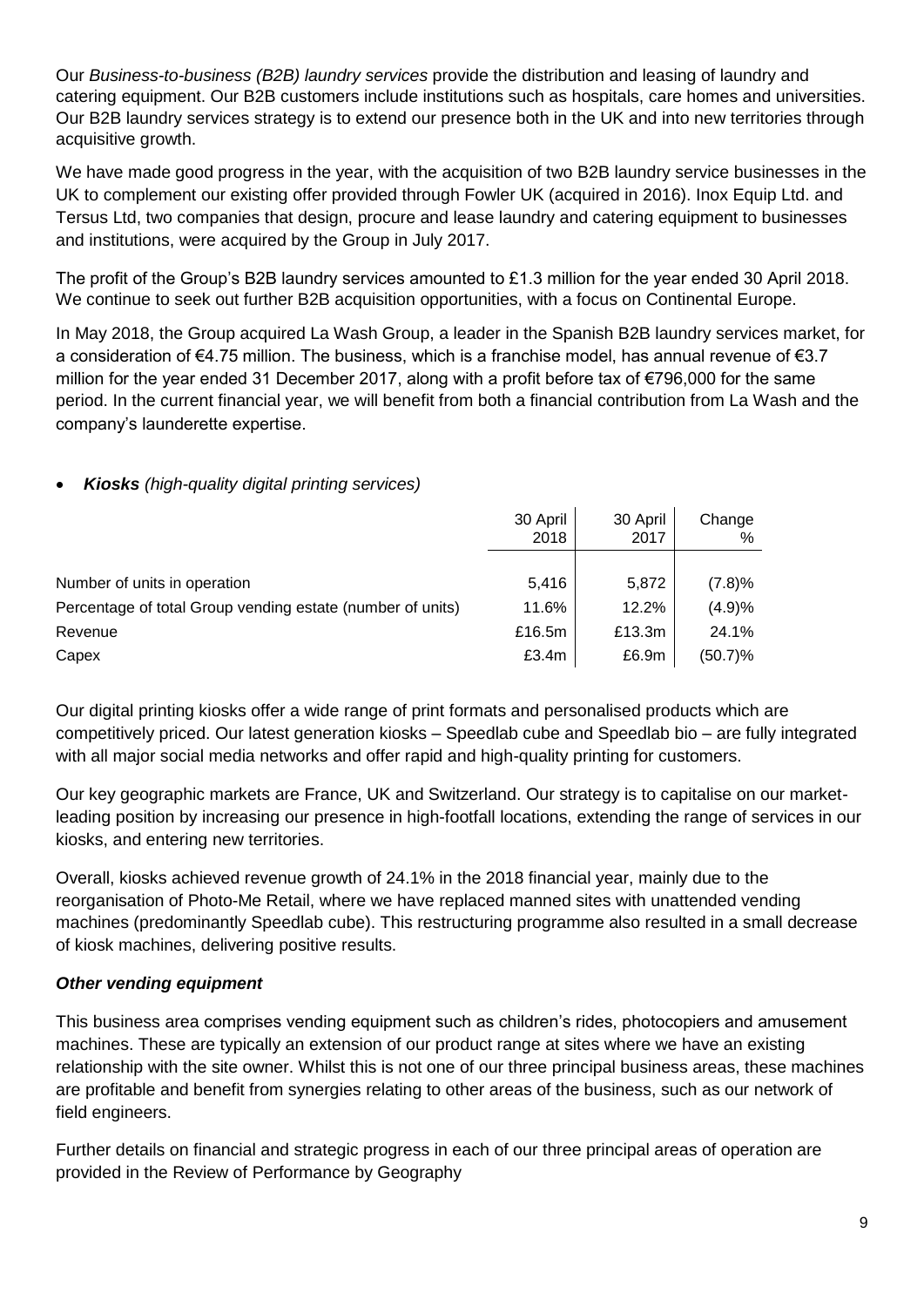### **REVIEW OF PERFORMANCE BY GEOGRAPHY**

The commentaries on the financial performance of the business are set out below in line with the segments as operated by the Board and the management of Photo-Me and is consistent with the information prepared to support the Board decision process. Although the Company organisation is not based on product lines, some commentary below relates to the performance of specific products in the relevant territories.

#### **Key financials**

The Group reports its financial performance based on three geographic areas of operation: (i) Continental Europe; (ii) UK & Ireland; and (iii) Asia.

In Continental Europe, revenue grew by 8.5%, and in the UK & Ireland revenue increased by 18.8%. Asia was down 8.8%, reflecting challenging market conditions for our Identification business in Japan.

The operating profit decrease in Continental Europe was due to non-recurring profits in the 2017 financial year. At constant currency, operating profit is reduced by 9.6%.

|                           | <b>Segment revenue</b> |            |                          |                         |            | <b>Segment operating profit</b> |                          |                         |
|---------------------------|------------------------|------------|--------------------------|-------------------------|------------|---------------------------------|--------------------------|-------------------------|
|                           |                        |            | Year to 30 April         |                         |            | Year to 30 April                |                          |                         |
|                           | 2018<br>£m             | 2017<br>£m | Change <sup>2</sup><br>% | 2017 <sup>1</sup><br>£m | 2018<br>£m | 2017<br>£m                      | Change <sup>2</sup><br>% | 2017 <sup>1</sup><br>£m |
| <b>Continental Europe</b> | 121.1                  | 111.7      | 8.5%                     | 116.3                   | 31.9       | 33.9                            | (5.8)%                   | 35.3                    |
| UK & Republic of Ireland  | 63.7                   | 53.6       | 18.8%                    | 53.8                    | 10.4       | 7.3                             | 42.5%                    | 7.3                     |
| Asia                      | 45.0                   | 49.4       | (8.8)%                   | 46.8                    | 5.4        | 8.4                             | (35.7)%                  | 8.0                     |
|                           | 229.8                  | 214.7      | 7.1%                     | 216.9                   | 47.7       | 49.6                            | (3.8)%                   | 50.6                    |
| <b>Corporate costs</b>    |                        |            |                          |                         | (1.6)      | (2.8)                           |                          | (2.9)                   |
|                           |                        |            |                          |                         | 46.1       | 46.8                            |                          | 47.7                    |

<sup>1</sup>2017 trading results of overseas subsidiaries converted at 2018 exchange rates.

<sup>2</sup> Refers to change compared to reported results.

#### **Vending units in operations**

Once again, the investment focus in the financial year was the expansion of our laundry business as we continue to grow and diversify our unattended vending estate.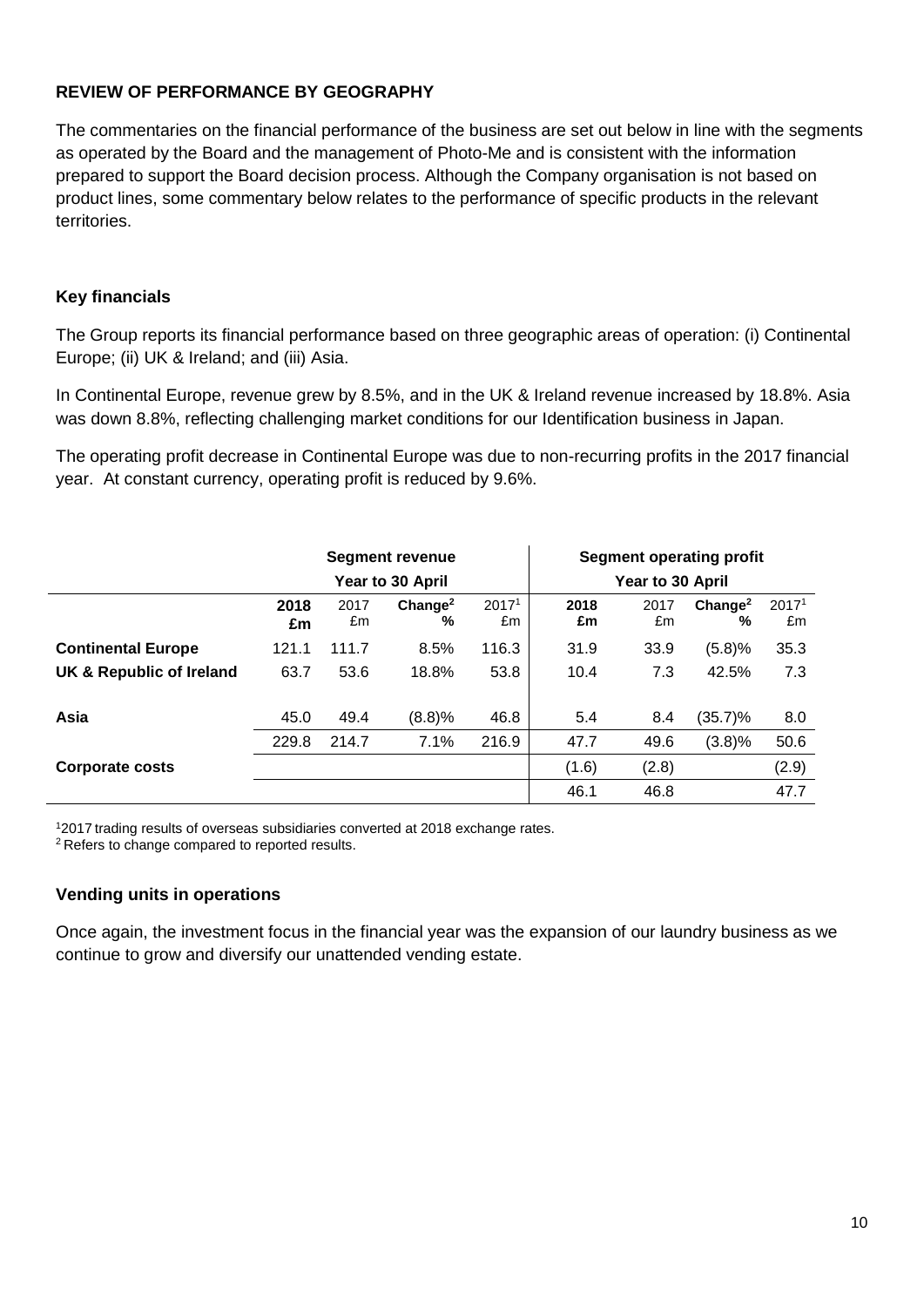Steady growth in Continental Europe was driven by the continued rollout of Revolution units. A reduction in units in UK & Ireland reflects the restructuring of Photo-Me Retail, now completed, and the removal of old unprofitable machines; but this decline was mostly offset by growth in our laundry business in this territory. In Asia, our photobooth estate continued to grow, up 3.9%, while the decline in overall vending units reflected the removal of old sticker machines.

|                                       |             | 2018       |             | 2017       | Change year<br>on year |
|---------------------------------------|-------------|------------|-------------|------------|------------------------|
|                                       | No of units | % of total | No of units | % of total |                        |
| <b>Continental Europe<sup>1</sup></b> | 24.550      | 52.6       | 23.751      | 49.5%      | 3.4%                   |
| UK & Republic of Ireland <sup>2</sup> | 12,055      | 25.8       | 13,287      | 27.7%      | $(9.3)\%$              |
| $\textsf{Asia}^3$                     | 10,105      | 21.6       | 10,908      | 22.8%      | (7.4)%                 |
|                                       | 46.710      | 100        | 47,946      | 100%       | $(2.6)\%$              |

<sup>1</sup> Mainly revolutions installation (659 units) and photobooths.

<sup>2</sup> Photo-Me Retail restructuring (removal of 491 units) and removal of unprofitable children's rides and photobooths in UK.

<sup>3</sup> Removal of 1,154 sticker machines in Japan.

#### **Continental Europe**

#### *Financial performance*

Continental Europe has continued to deliver good revenue growth during the year, up 8.5% to £121.1 million, driven by the roll out of our laundry operations, particularly in France, Portugal and Spain. Operating profit reduced by 5.8% to £31.9 million, due mainly to an increase in costs in this financial year. Our research and development department is focused at the moment on important long term products (3D identification as well as self-service banking) which are not mature and therefore are not a growth driver yet.

At constant currency, revenue grew by 4.2%, primarily driven by a 41.4% increase in takings from our operated laundry machines, as well as the benefit of the digital security features following upgrades to our photobooth estate in France, and the continued deployment of the latest generation of kiosks.

France remained the largest contributor to the division, with revenue up 4.9% in constant currency.

This division, which operates in Austria, Belgium, France, Germany, the Netherlands, Poland, Portugal, Spain and Switzerland, remains the largest contributor to Group performance, and continued to represent 52.7% of total Group revenue (2017: 52.0%), and 67.0% of operating profit before corporate costs (2017: 68.0%).

At 30 April 2018, 24,550 units were sited in Continental Europe (2017: 23,751), representing 52.6% of the Group total units in operation (2017: 49.5%) reflecting our laundry expansion strategy.

#### *Strategic progress*

#### *Identification*

In France, 5,700 photobooths have now been upgraded with our secure and direct data transfer technologies for ANTS driving licence applications. These machines are performing very well, reaffirming the Group's leading position in the photo ID market.

The gradual rollout of our secure and direct data transfer technologies in photobooths in Germany continued.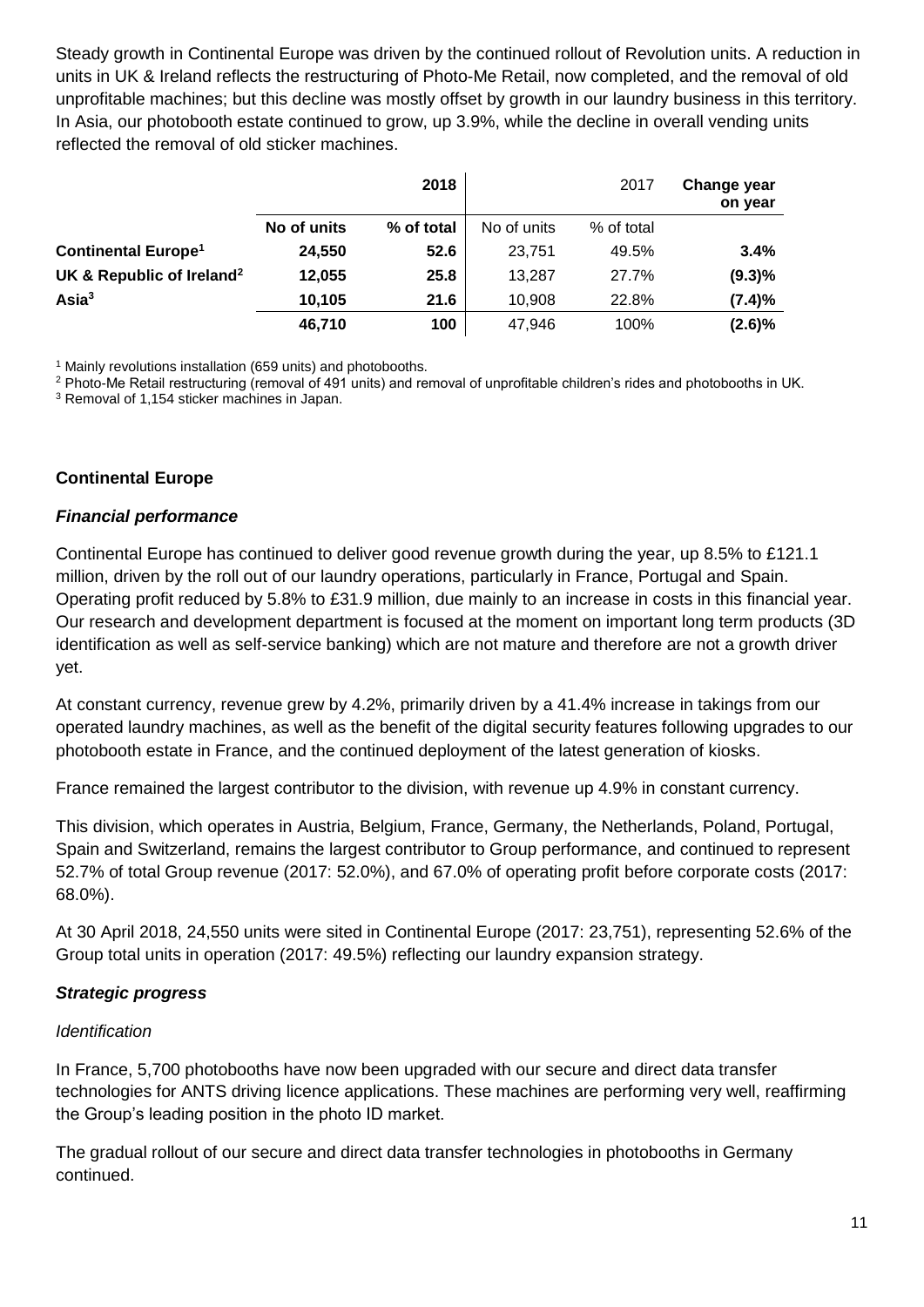We continue to explore opportunities to expand the range of services available via our photobooths. We have entered into preliminary discussions with the Dutch government regarding deployment of this direct and secure transmission photo ID technology in the Netherlands.

In France, this technology has been successfully deployed for driving licence renewals for more than one year and we are now in discussions with the government to extend the technology to renewals and new passports and identification cards.

### *Laundry*

Our laundry operations have expanded in France, Belgium, Portugal and Spain. This resulted in a 40.4% increase in the number of operated laundry units at the 30 April 2018, compared with 30 April 2017.

Much of our Laundry expansion has been focused in France and Portugal, where results have been encouraging:

In France, new Revolution machines installations increased by 30.8% (owned Revolutions only) and revenue increase by 41.8%

In Portugal, there was a 39% increase in new Revolution machines installed (owned Revolutions only) and a corresponding 55.6% increase in revenue.

In Continental Europe we operated 63 unattended launderette shops as at 30 April 2018, compared with 44 at the end of April 2017. These sites have traded well in the period and we continue to see further opportunities to grow our launderette presence.

### *Kiosks*

We have set up Speedlab cube and Speedlab bio units at high footfall premises.

### **UK & Republic of Ireland (including Corporate)**

### *Financial performance*

This division contributed 27.7% of Group revenue in the 2018 financial year (2017: 25.0%), and 21.8% of trading operating profit (2017: 14.7%).

Revenue increased by 18.8% to £63.6 million (acquisitions contributed £5.6 million). At constant rate of exchange revenue was up 18.2%.

Operating profit in this segment increased by 42.5% to £10.4 million there was a one-off charge of £2.6 million, relating to the restructuring of the Photo-Me Retail business.

Fowler UK, the Group's commercial laundry and catering equipment business, along with Inox and Tersus made a full-year consolidated contribution of £1.3 million to the Group's profit before tax.

This performance reflects the continued expansion of our laundry operations in Ireland and the UK and our business-to-business offering, as well as the successful rollout of the secure digital upload technology for the Irish Online Passport.

Much of our laundry expansion has been focused in Ireland, and the results have been very encouraging with a 52% increase in new Revolution machines installed and a corresponding 66.7% increase in revenue.

At 30 April 2018, 25.8% of the Group's total units in operation were sited in the UK & Republic of Ireland (2017: 27.7%). This equates to a total of 12,055 units (2017: 13,287), of which 6,313 were photobooths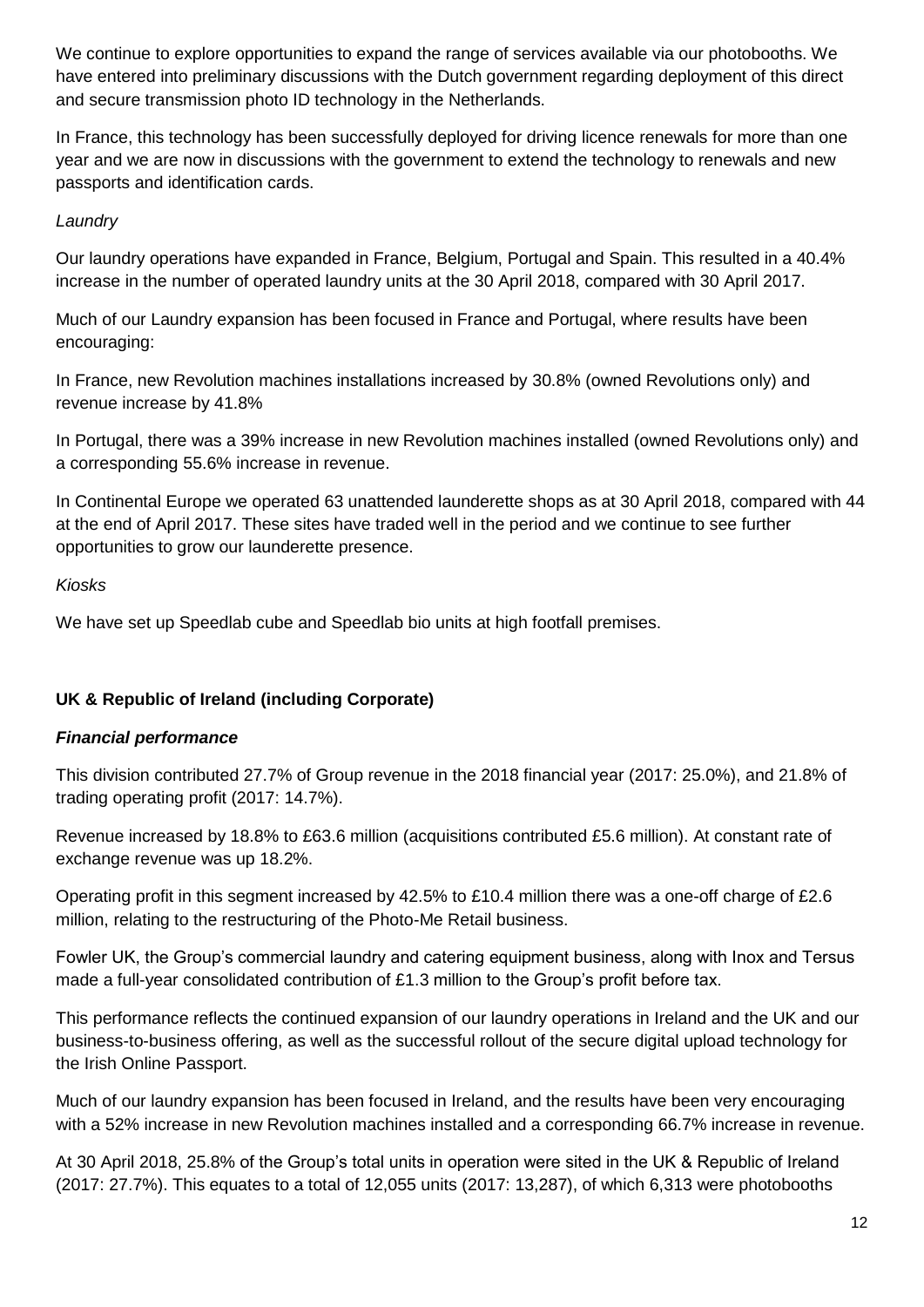(2017: 6,600), 446 were operated Revolution units, an increase of 62.8% year-on-year (2017: 274), and 639 digital printing kiosks, a decrease due to the Photo-Me Retail restructure (2017: 992).

# *Strategic progress*

# *Identification*

We continued the deployment of our encrypted photo ID upload technology for the Irish Online Passport Application Service, with 300 units now upgraded, in line with our plan.

In the UK, we successfully concluded discussions with Her Majesty's Passport Office regarding the deployment of this photo ID upload technology for its new online passport renewal service. In December 2017, we began the rollout of this technology to our UK photobooths. At the year end, this service had been deployed to 2,200 photobooths and we plan to deploy 4,000 photobooths in total by the end of December 2018.

# *Laundry*

We continue to make excellent progress in expanding our laundry business, with 183 Revolution units deployed in the period (93 in Ireland, 79 in the UK), up 67% year on year.

We are looking for further attractive sites, including petrol forecourts, supermarket car parks, and other high-footfall locations, and are in discussion with the major retailers.

As part of our strategy to expand our presence in the B2B laundry market, in July 2017 we acquired two UK companies (Inox Equip Limited and Tersus Limited), which provide bespoke professional design, procurement and installation of laundry and catering facilities for blue chip companies and institutions (such as care homes and hospitals). These laundry units are either sold or operated by the Photo-Me Group. Our intention is to merge the three UK B2B acquisitions to become the second largest operator in the UK in this business sector.

# *Kiosks*

In the fourth quarter of the financial year, we reviewed the progress of our Photo-Me Retail operations (previously the UK Photo Division of Asda Stores which was acquired in November 2016), in order to reshape the digital printing operations and boost profitability.

As previously announced, the decision was taken to refocus Photo-Me Retail as an online and unattended digital printing kiosks service. As a result, all the manned retail outlets have been closed. The Board remains confident that the action taken will improve the future profitability of these operations. Photo-Me Retail is now profitable.

# **Asia**

# *Financial performance*

The Group operates in China, Japan, Singapore, South Korea and Vietnam, with Japan remaining the largest business in the region.

Asia contributed to 20% of Group revenue (2017: 23%) and to 11% of operating profit (2017: 17%).

As at the end of April 2018, 21.6% of the Group's estate was sited in Asia (2017: 23%). In total there were 10,105 units (2017: 10,908), of which were 9,628 photobooths. (2017: 9,279). The decrease in units is mainly due to the removal of 1,154 unprofitable and fully depreciated sticker machines in Japan.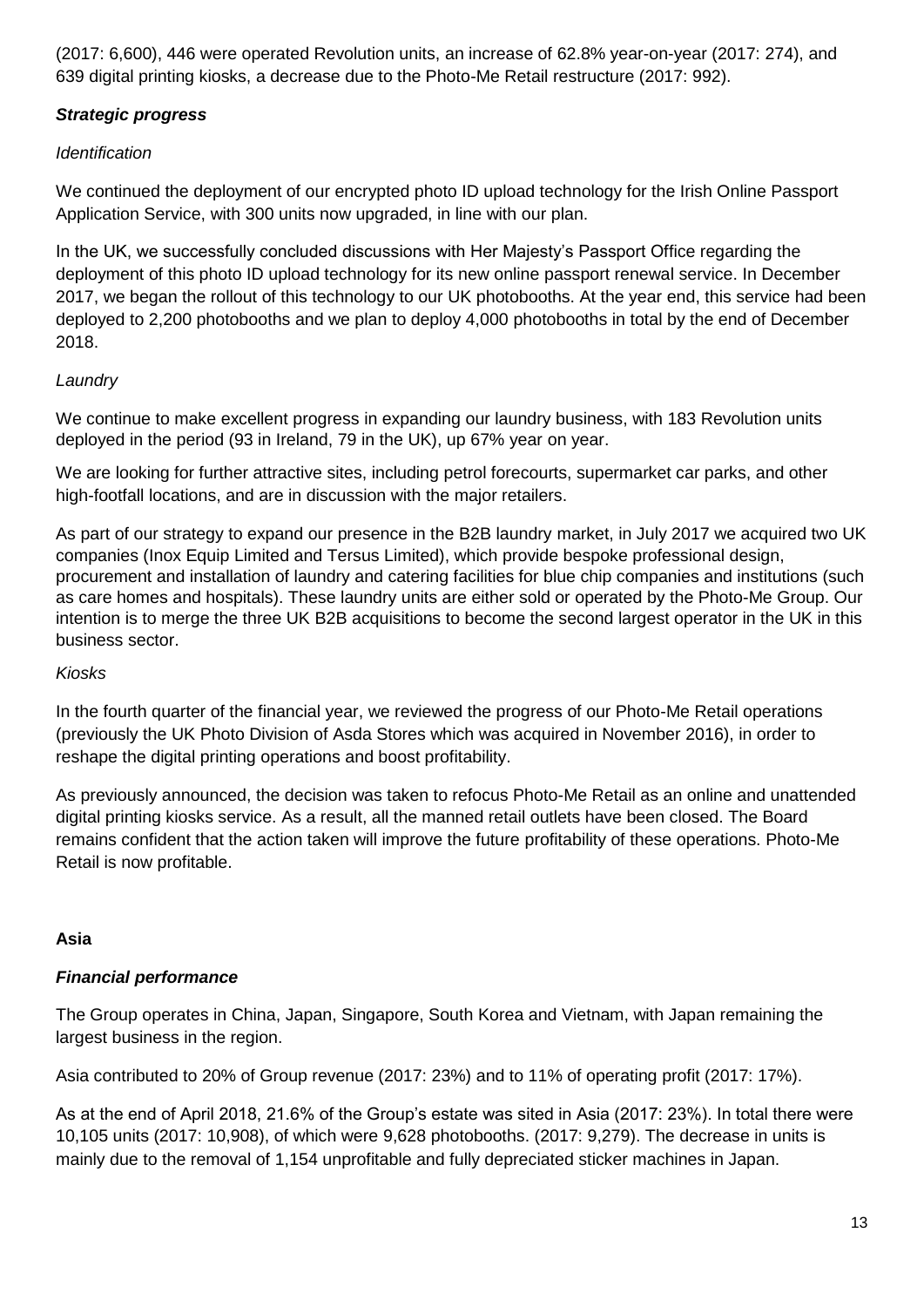Revenue in this segment declined by 8.8% to £45.0 million, reflecting an oversupply of photobooths in the Japanese market. At constant rates of exchange, revenue declined by 3.7%.

# *Strategic progress*

# *Identification*

Japan has the highest density of photobooth units per person of any country worldwide resulting from photobooth operators, including Photo-Me, expanding their presence following the launch of the Japanese government's My Number ID card programme. Owing to the programme not having been made compulsory, the ID card programme has not gained the momentum photobooth operators initially anticipated.

The Board plans to restructure its operations in Japan and re-align activities to current market conditions. Further details are set out in the Chairman's statement on pages 4 to 6.

## *Laundry*

The Japanese laundry market remains attractive due to lifestyle and other market dynamics, and the size of residential housing, where a lack of space makes it impractical to have a washing machine at home. However, our priority is to restructure the Group's Japanese subsidiary before embarking on further expansion.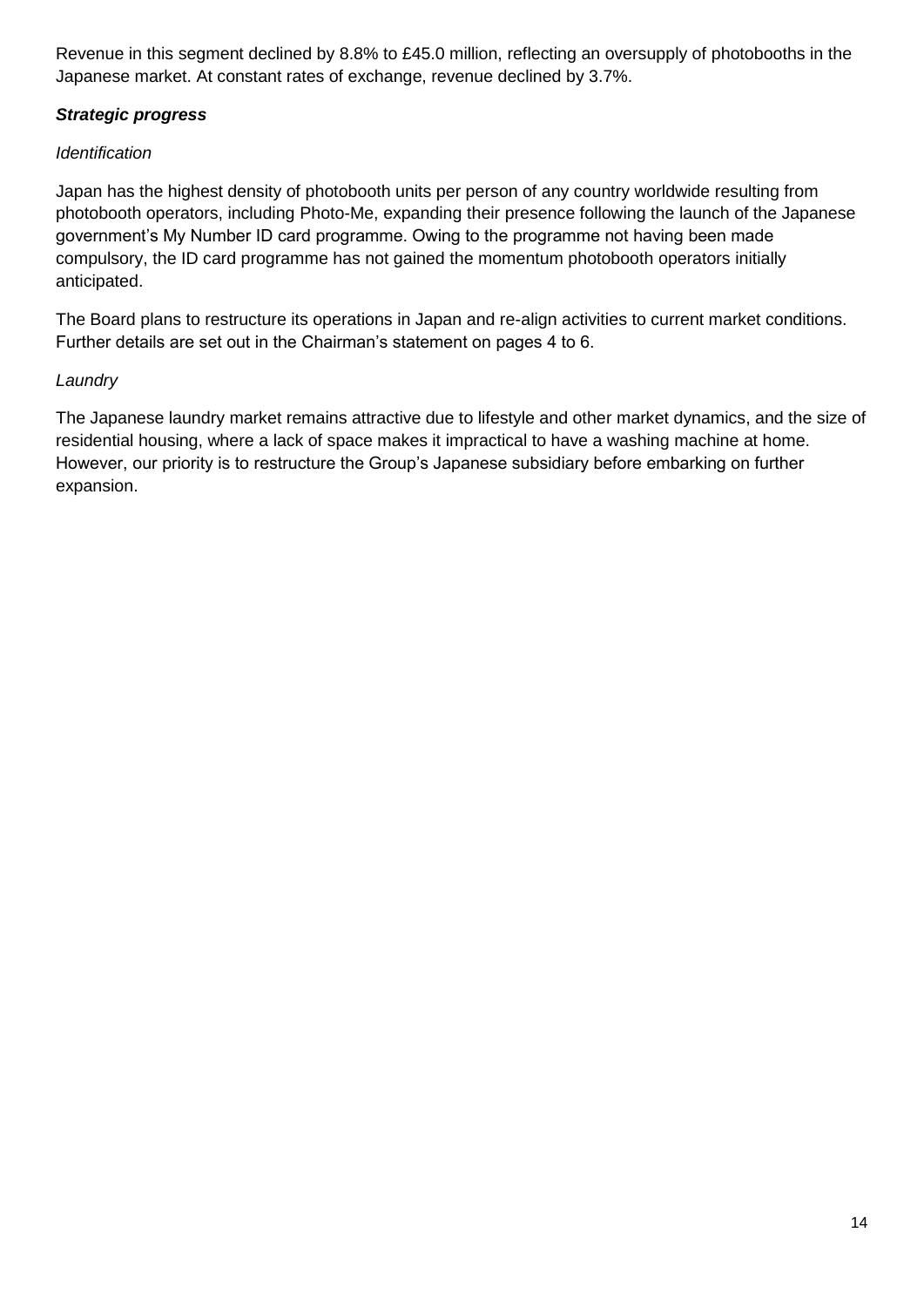#### **Key Performance Indicators**

The Group measures its performance using a mixture of financial and non-financial indicators. The main objective of these KPIs is to ensure the Group remains highly cash generative, delivers sustained long-term profitability, preserves the value of its assets, and provides high returns to shareholders.

| <b>Description</b>                                           | Relevance                                                                                                                                                 | <b>Performance</b> |                  |
|--------------------------------------------------------------|-----------------------------------------------------------------------------------------------------------------------------------------------------------|--------------------|------------------|
|                                                              |                                                                                                                                                           | 30 April<br>2018   | 30 April<br>2017 |
| Group total revenue at<br>actual rate of exchange            |                                                                                                                                                           | £229.8m            | £214.7m          |
| Group profit before tax                                      |                                                                                                                                                           | £50.2m             | £48.0m           |
| <b>Underlying PBT</b>                                        |                                                                                                                                                           | £46.8m             | £46.6m           |
| <b>EBITDA</b> margin                                         | The EBITDA margin is a good indicator of<br>improved profitability                                                                                        | 30.9%              | 32.2%            |
| Gross takings (including<br>VAT)                             | Gross takings are an important indicator of<br>the trend in our core vending business                                                                     | $+3.9%$            | $+4.8%$          |
| Increase in number of<br>photobooths                         | The increase in number of photobooths is a<br>constant priority and a main driver for<br>growth                                                           | $+474$             | +887             |
| Increase in number of<br>laundry units (operated or<br>sold) | The increase in number of laundry units<br>measures our penetration in markets where<br>there is a significant potential for growth<br>and strong profits | $+1,198$           | $+1,103$         |

#### **Investment in innovation**

Investment in innovation, remains at the core of the business. This underpins our growth strategy to deploy new products and technologies with multiple applications across our vending estate.

We have in-house research and development capabilities in France, China, Vietnam and Japan, and we employ a team of 60 dedicated and highly experienced engineers. Our largest facility is in France, where our team plays a key role in identifying new market opportunities and carries out small scale product manufacture and testing. Once new products are fully launched, larger scale production is outsourced to our manufacturing partners.

Our team specialise in new product and software development focused on three key areas: (i) the refurbishment and upgrade of our estate; (ii) further development and rollout of our proprietary security biometric identification solutions; and (iii) complementary products and services.

We remain highly focused on extending our range of services, particularly through our photobooths, and to identify new product segments with attractive cash-based characteristics. We look to leverage our strong existing site-owner relationships and our network of field engineers to rapidly rollout products at low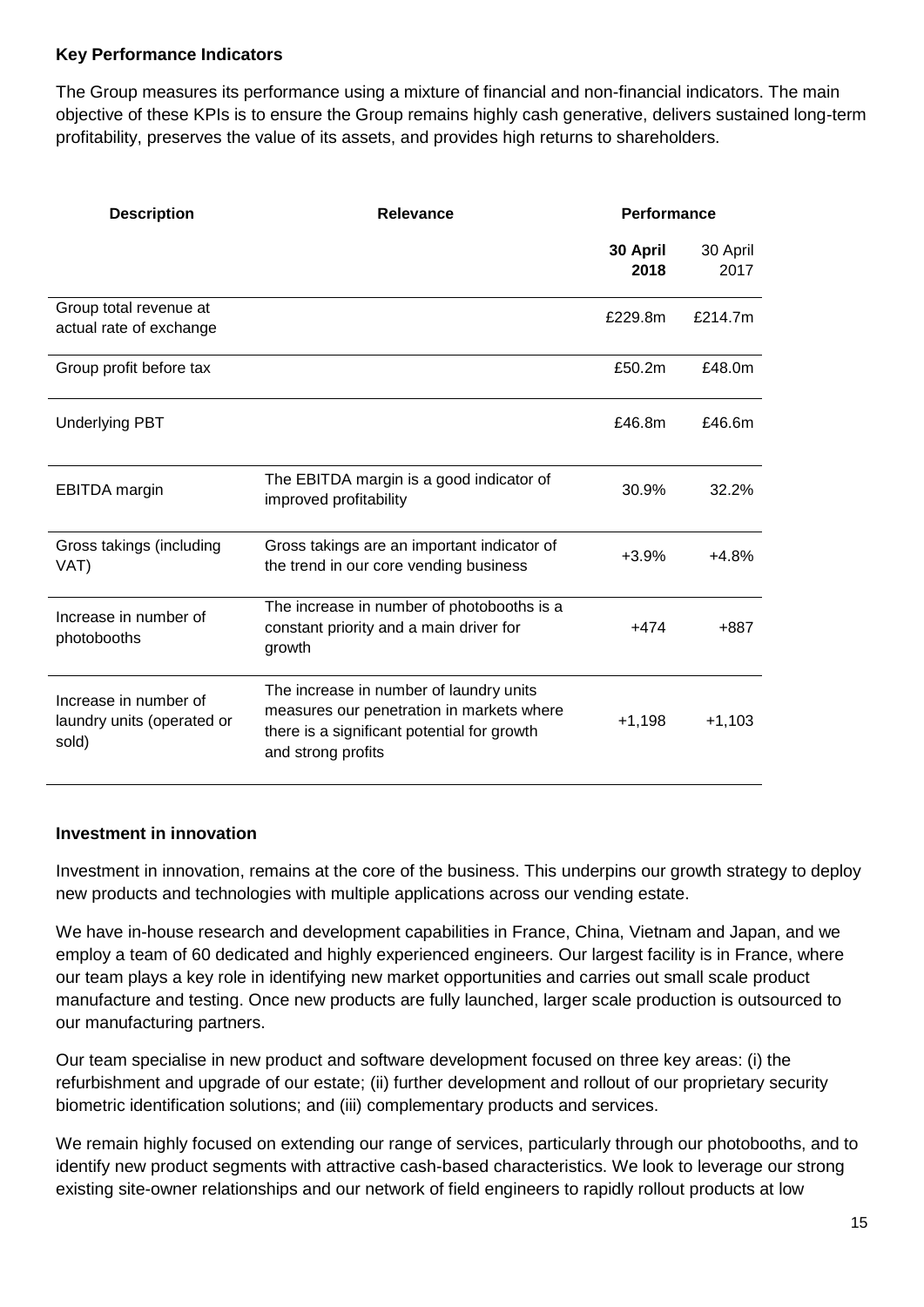incremental cost. We aim to achieve first year gross revenues equivalent or greater than the cost of investment in any new product offering.

In November 2017, we showcased selected new products at TRUSTECH, a large event dedicated to Trust Based Technology in Cannes (France), and we are pleased to report that two of our products were recognised with accolades. The Group's banking booth technology won the 2017 Sesames Award for Best eTransactions Solution, and our 3D Enrolment Kiosk product was a finalist. The Awards are given in recognition of the best innovations in payments, identification, digital security, and wireless technology.

We are in discussions with financial institutions to provide front-end retail banking services to customers via our photobooth network. The Board believes this technology supports the changing dynamics for the retail banking industry and the need for financial institutions to utilise lower cost platforms to maintain their traditional network, especially in the context of the rationalisation of the banking industry.

In addition, we continue to identify opportunities to extend our biometric and 3D capture technology.

#### **Our team**

At Photo-Me our team is structured to reflect our entrepreneurial and creative heritage and is aligned to our business strategy and objectives. We are committed to nurturing talent within our teams and developing the next generation of leaders.

Eric Mergui, Chief Operating Officer, was appointed to the Board of Directors in May 2018, after the period end.

We appointed Stéphane Gibon as Group Chief Financial Officer with effect from 1 April 2018. Stephane joined Photo-Me in 1997 and latterly was Chief Financial Officer, Europe, and Group IT Manager, responsible for all finance operations across Continental Europe, the UK and Ireland, as well as the global IT support teams. Stéphane has more than 20 years' experience working at Photo-Me and has a deep understanding of the business and our strategic priorities.

Gabriel Pirona stepped down from his role of Group Finance Director to pursue a new opportunity in Continental Europe. On behalf of the Board, I would like to sincerely thank Gabriel for his contribution and dedication throughout his three years at Photo-Me, during a period of significant profit growth and diversification of the business. We wish him all the best in his new endeavours.

I would like to take this opportunity to thank all the teams who have worked for the Group during the year and contributed to these results which have been achieved, despite the industry-wide challenges of the Japanese identification market.

### **Future Prospects**

Looking ahead, the Group will remain focused on driving profitability from our existing estate and investing in new and complementary products to extend the suite of services available through our established instant-service equipment network. We remain confident for the future.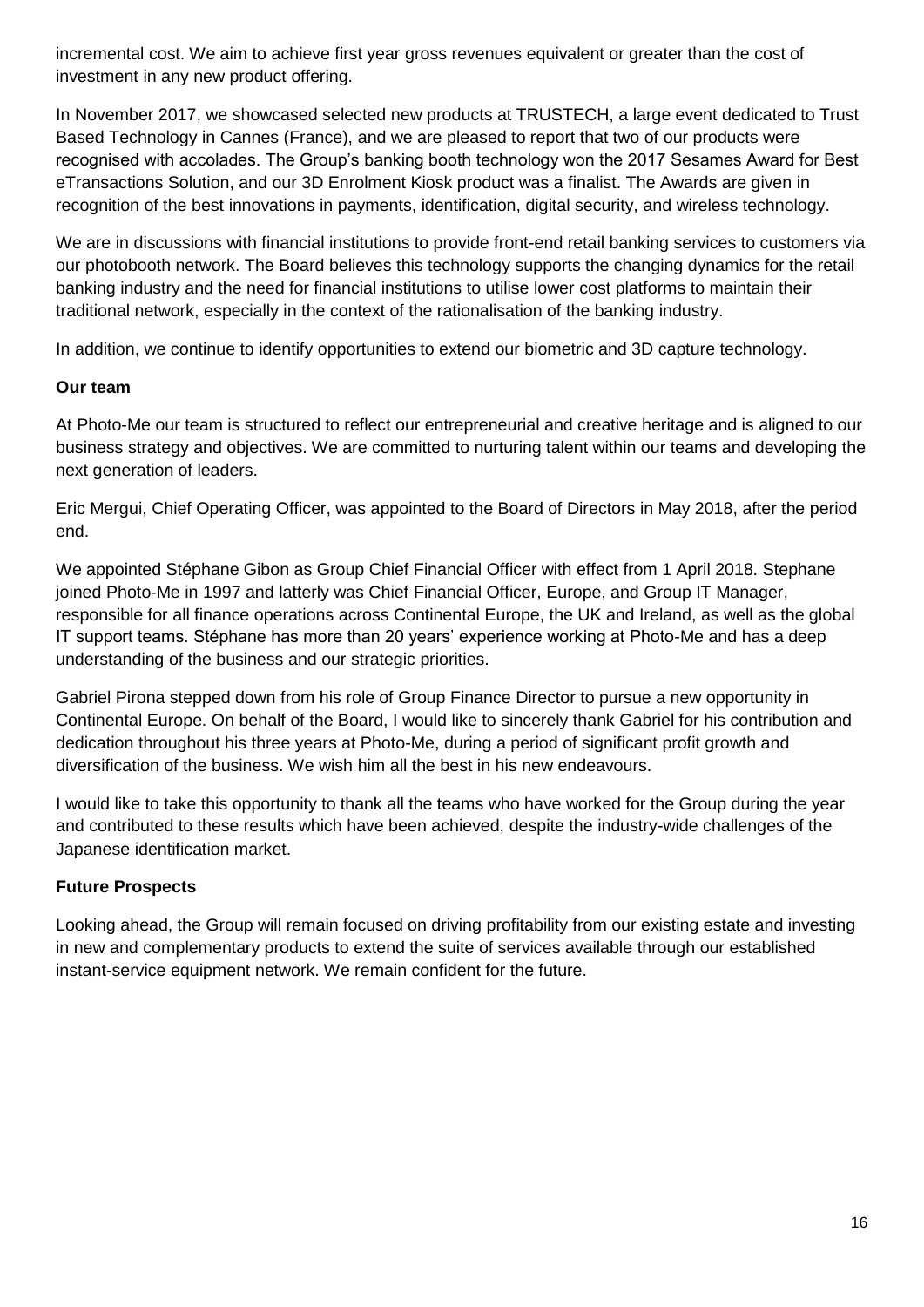#### **FINANCIAL REVIEW**

#### **Financial performance**

The Group performed well in the financial year.

Reported revenue increased by 7.1% to £229.8 million, driven by continued expansion of our Laundry operation in Europe and a solid performance from our Identification business in the UK & Ireland and in Continental Europe. In constant currency, the increase is 4.1%, mainly due to the decrease of sterling against euro this year.

Profit before tax increased by 4.4% to £50.2 million, including a one-off investment gain of £3.7 million relating to the Group's shareholding in Max Sight Group Holdings.

|                   | <b>April 2018</b> | <b>April 2017</b> |
|-------------------|-------------------|-------------------|
|                   | £m                | £m                |
| Revenue           | 229.8             | 214.7             |
| <b>EBITDA</b>     | 71.0              | 69.0              |
| Operating profit  | 46.1              | 46.8              |
| Profit before tax | 50.2              | 48.0              |
| Profit after tax  | 40.3              | 35.1              |

The movements in turnover are outlined in the following table:

|                                  | £m    |
|----------------------------------|-------|
| Turnover at 30 April 2017        | 214.7 |
| Change in core business revenue: |       |
| <b>Continental Europe</b>        | 4.9   |
| UK & Ireland                     | 9.9   |
| Asia                             | (1.9) |
| Impact of exchange rates         | 2.2   |
| Turnover at 30 April 2018        | 229.8 |

The increase in the profit before tax can be explained as follows:

|                                                                      | £m    |
|----------------------------------------------------------------------|-------|
| Profit before tax at 30 April 2017                                   | 48.0  |
|                                                                      |       |
| Effect of acquisitions                                               | 0.8   |
| Changes in revenue                                                   | 7.3   |
| Changes in costs                                                     | (9.3) |
| Restructuring costs                                                  | (2.6) |
| Profit on sale of former head office                                 | 2.3   |
| Increase in net finance income & other gains (Max Sight gain, £3.7m) | 2.8   |
| Impact of exchange rates                                             | 0.9   |
| Profit before tax at 30 April 2018                                   | 50.2  |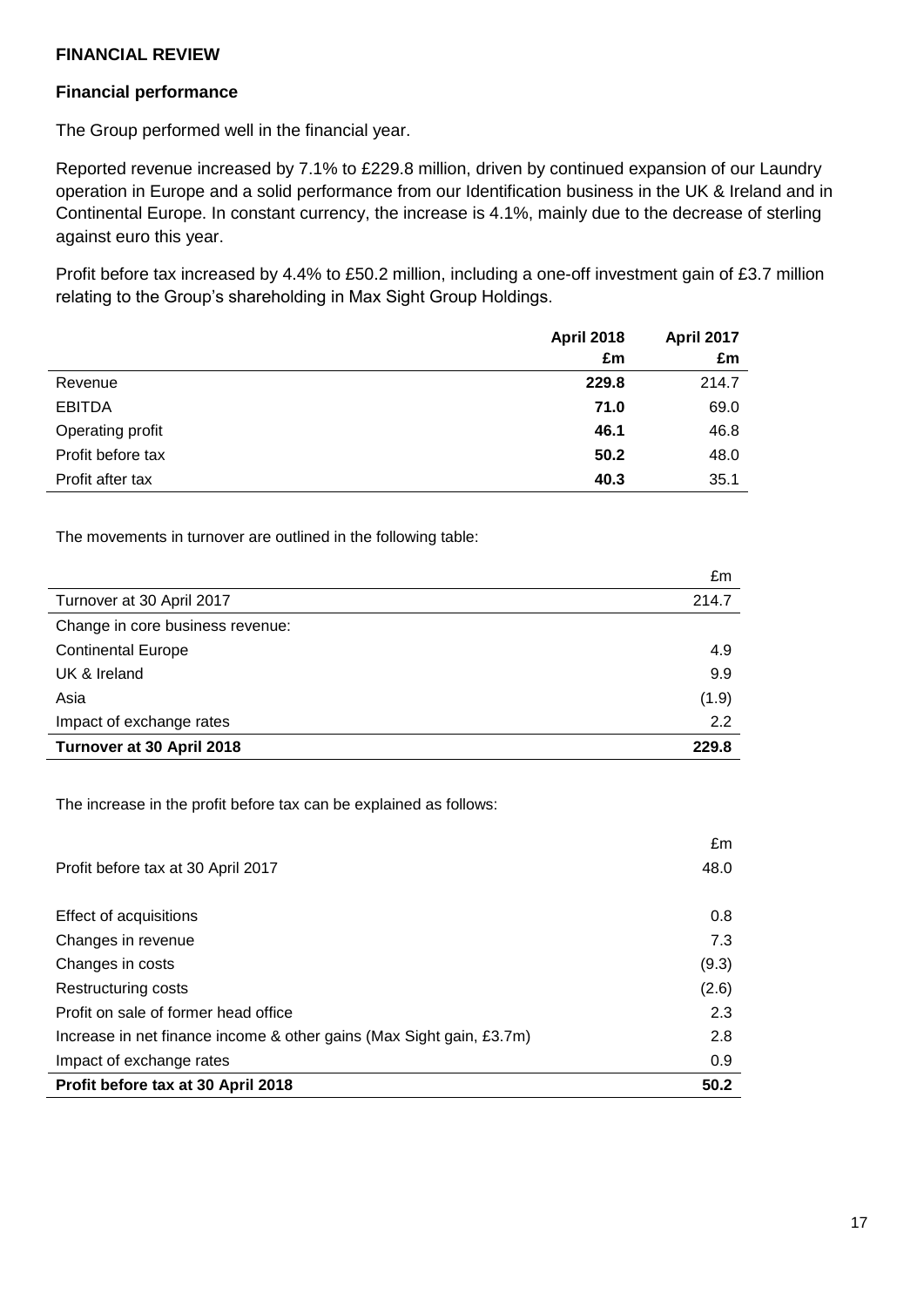#### **Review of operating costs**

Operating costs were £183.9 million, an increase of 9.6% (2017: £167.8 million), due to depreciation and other operating costs mainly, as explained below:

Staff costs were £51.7 million. The ratio of staff costs to revenue is 22.5% (2017: 23.3%).

Photo-Me Retail restructuring costs are separately analysed above and are not included in operating costs below.

The increase in inventory costs was the direct result of the increase of operating activities, which was up 3.6%, combined with the diversification of our activities reflecting expansion of the Laundry business.

The depreciation and amortisation charge at constant rate of exchange increased by £2.3 million compared with the same period last year. Capex has increased significantly over the last five years to £43.6m from £21.3m in 2014 which explains the rise in depreciation.

At constant rate of exchange, the other operating costs increased because we benefited from a higher profit due to favourable currency movements last year.

| <b>April 2018</b> | April 2017 | April 2017      |
|-------------------|------------|-----------------|
| £m                | £m         | (constant rate) |
|                   |            | £m              |
| 51.7              | 50.1       | 50.6            |
| 23.6              | 13.5       | 13.8            |
| 85.9              | 82.7       | 83.1            |
| 161.2             | 146.3      | 147.5           |
| 25.1              | 22.4       | 22.8            |
| (2.4)             | (0.9)      | (0.9)           |
| 183.9             | 167.8      | 169.4           |
|                   |            |                 |

### **Registered office**

In July 2017, the Group completed the sale of its head office buildings in Bookham, Surrey. The freehold was sold to Shanly Homes Limited for a consideration of £2.5 million. The book value of the assets sold was £0.1 million and therefore the profit on the sale amounts to approximately £2.3 million, taking into account disposal costs amounting to £0.1 million.

This disposal was part of the Group's review of the property portfolio and consolidated its head office and UK operations into one location. This strategy has rationalised the Group's property footprint and has enabled it to achieve further efficiencies in its UK operations.

The Group's new registered office is Unit 3B Blenheim Road, Epsom, KT19 9AP.

#### **Earnings per share**

Diluted earnings per share were 10.60 pence (2017: 9.27 pence), an increase of 14.2%. Basic earnings per share were 10.64 pence (2017: 9.30 pence).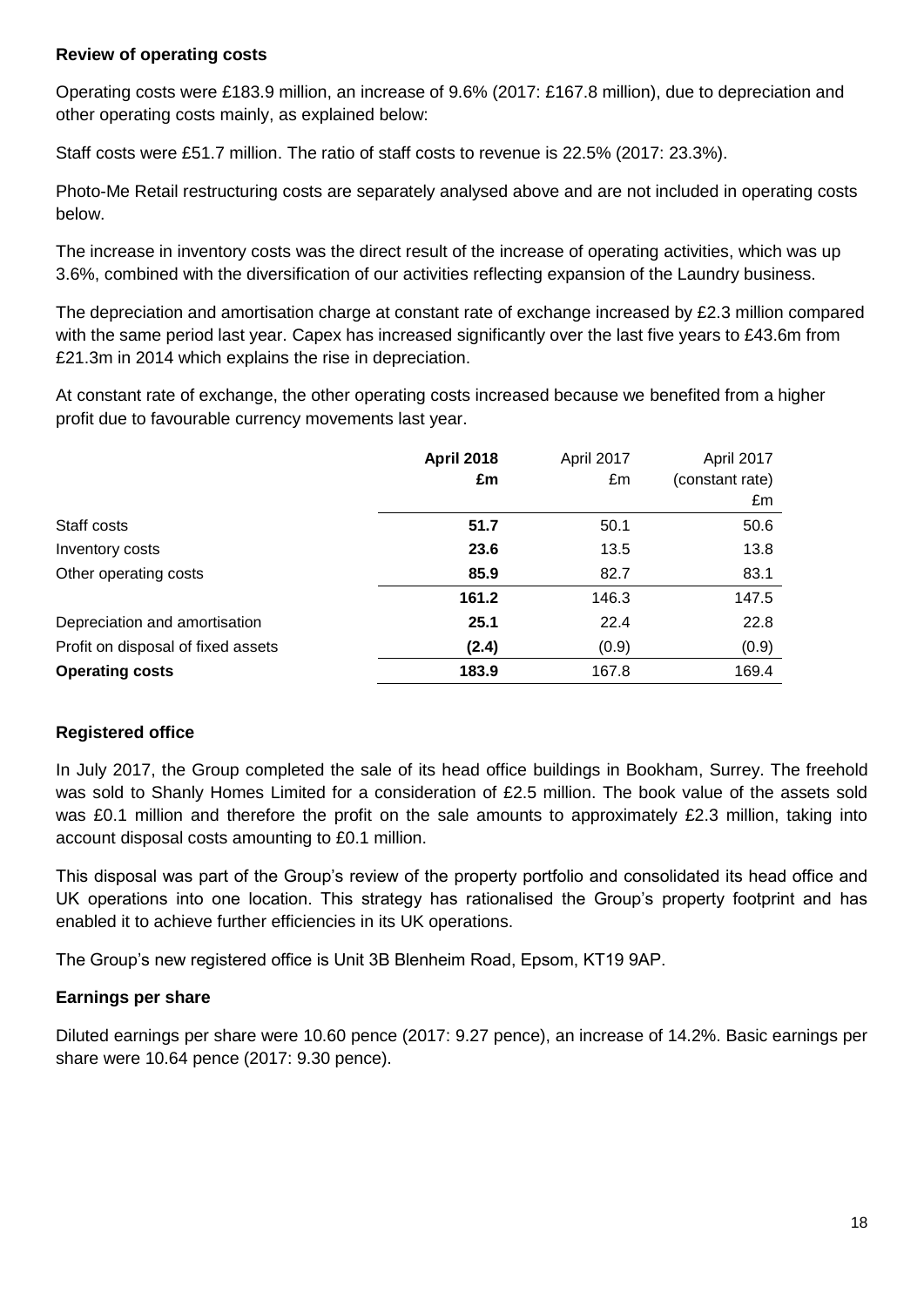# **Taxation**

The Group tax charge of £9.9 million corresponds to an effective tax rate of 19.7% (2017: 26.9%).

The Group undertakes business in 18 countries worldwide, with most of the tax charge arising in France, Japan and the United Kingdom. In each jurisdiction in which the Group operates, operations are organised so that the Group pays the appropriate amount of tax at the right time in accordance with local regulations, and ensures compliance with the Group's tax policy and guidelines.

The Group's effective tax rate was reduced, mainly due to a statutory tax rate reduction in the UK and the effect of "Loi Macron" tax initiatives in France.

### **Dividends**

During the year, the Group paid dividends totaling £26.5 million in respect of the interim and final dividends for the year ended 30 April 2017.

The interim dividend for the year ended 30 April 2018 was 3.71 pence per share (H1 2017: 3.09 pence per share), announced in December 2017 was paid on 11 May 2018 and amounted to £11.6 million.

### **Statement of Financial position**

The Group balance sheet can be summarised as follows:

|                                            | <b>April 2018</b> | <b>April 2017</b> |
|--------------------------------------------|-------------------|-------------------|
|                                            | £m                | £m                |
| Non-current assets (excl. deposits)        | 130.6             | 108.7             |
| Current assets (excl. cash and deposits)   | 48.0              | 38.3              |
| Non-current liabilities (excl. borrowings) | (8.4)             | (10.9)            |
| Current liabilities (excl. borrowings)     | (52.0)            | (46.0)            |
| Net cash                                   | 26.7              | 39.2              |
| Total equity                               | 144.9             | 129.3             |
| Minority interests                         | (1.6)             | (1.3)             |
| Total shareholders' funds                  | 143.3             | 128.0             |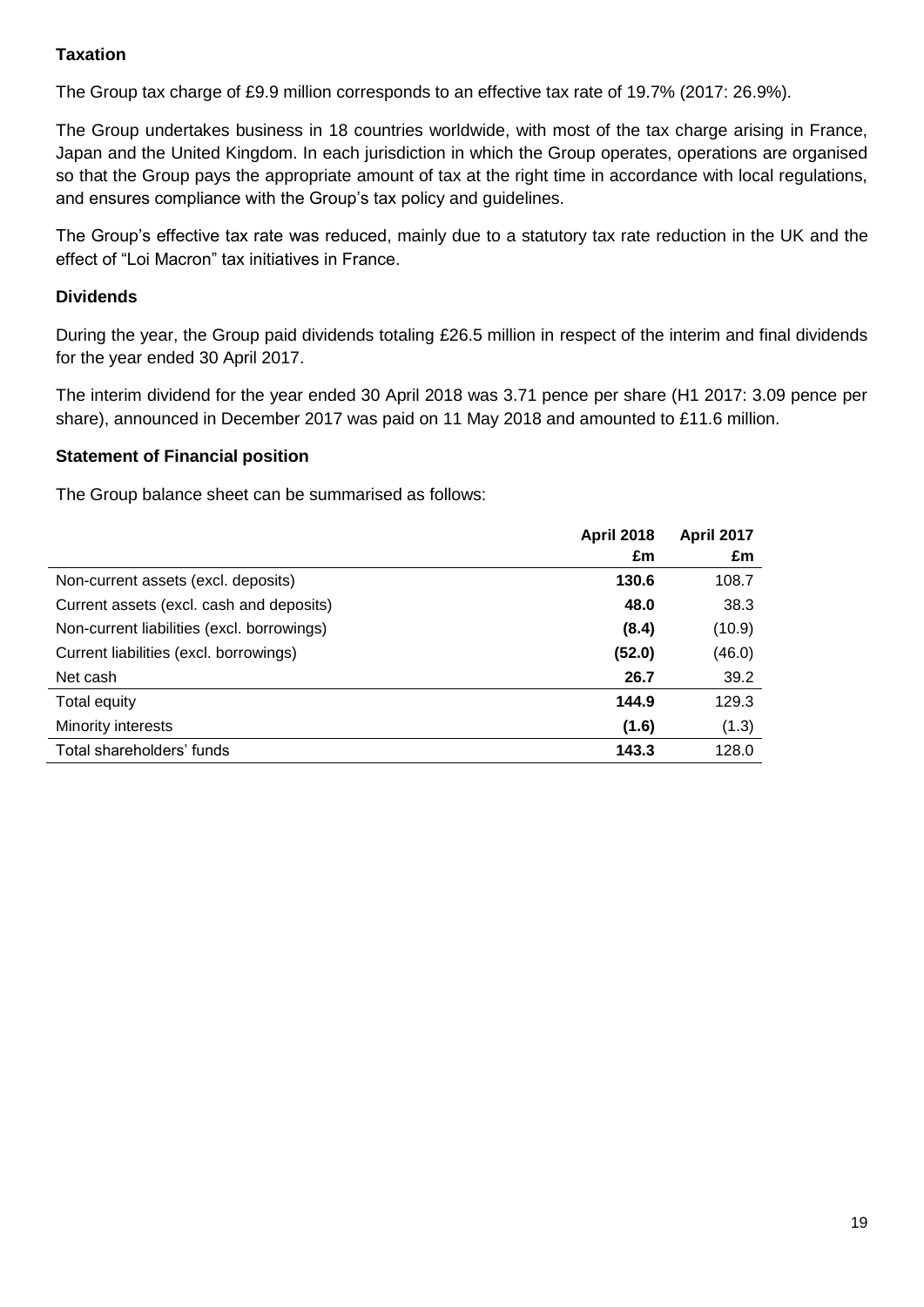Following the payment of dividends of £26.5 million, shareholders' funds at 30 April 2018 amounted to £143.3 million, an increase of £15.3 compared with the previous financial year end.

Non-current assets detailed are outlined in the following table:

|                                           | <b>April 2018</b> | April 2017 |
|-------------------------------------------|-------------------|------------|
|                                           | £m                | £m         |
| Goodwill                                  | 13.4              | 11.8       |
| R&D costs capitalised                     | 6.5               | 5.7        |
| Other intangible assets                   | 7.5               | 7.8        |
| Operating equipment                       | 80.8              | 66.6       |
| Plant and machinery                       | 9.5               | 6.8        |
| Land and buildings                        | 2.3               | 1.6        |
| Investment property                       | 0.7               | 0.7        |
|                                           | 120.7             | 101.0      |
| Investments                               | 5.8               | 2.1        |
| Deferred tax assets                       | 1.9               | 3.6        |
| Trade and other receivables               | 2.1               | 2.0        |
| Total non-current assets (excl. deposits) | 130.5             | 108.7      |

Goodwill increased due to the Group's acquisition of Inox and Tersus in July 2017. The rise in operating equipment reflects the increase in laundry capex in the period.

With a net book value of £80.8 million, operating equipment constitutes the main component of the Group's total non-current assets. At 30 April 2018, the Group owned 46,710 machines operated worldwide. The change in net book value reflects the Group's capital expenditure of £14.2 million, net of depreciation and exchange rate differences amounting to £1.3 million.

### **Cash flow and net cash position**

|                                       | <b>April 2018</b> | April 2017 |
|---------------------------------------|-------------------|------------|
|                                       | £m                | £m         |
| Opening net cash                      | 39.2              | 62.4       |
| Cash generated from operations        | 61.0              | 61.3       |
| Taxation                              | (8.3)             | (12.0)     |
| Net cash generated from operations    | 52.7              | 49.3       |
| Net cash used in investing activities | (39.9)            | (42.0)     |
| Dividends paid net of shares issued   | (25.1)            | (31.8)     |
| Net cash utilised                     | (12.3)            | (24.5)     |
| Impact of exchange rates              | (0.2)             | 1.3        |
| Net cash outflow                      | (12.5)            | (23.2)     |
| Closing net cash                      | 26.7              | 39.2       |

The stability of the EBITDA, and the advantageous impact of decreased tax payments resulted in an increase in net cash generated from operations to £52.7 million (2017: £49.3 million).

Cash generated remained substantial and enabled the Group to finance its capital expenditure programme and pay out to shareholder dividends of £26.5 million.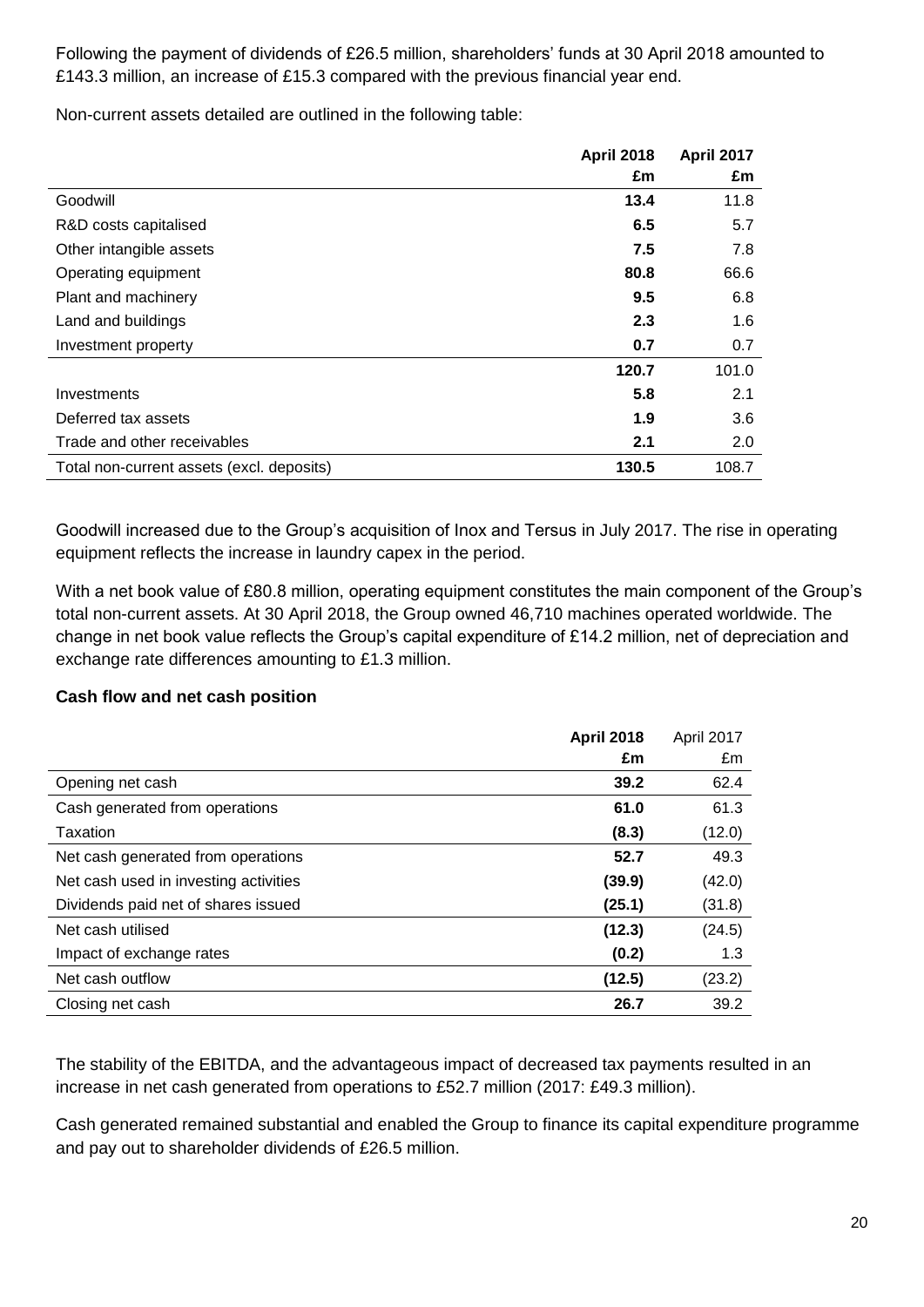Outstanding debt of £33.7 million (2017: £10.7 million) was deducted from the closing net cash balance at 30 April 2018.

Total cash and cash equivalents at 30 April 2018 were £58.7 million (2017: £47.5 million).

At the end of April 2018, the Group's net cash was £26.7 million (2017: £39.2 million) could be split as follows:

|                          | <b>Cash and</b><br>deposits<br>£m | <b>Borrowings</b><br>£m | <b>Net Cash</b><br>£m |
|--------------------------|-----------------------------------|-------------------------|-----------------------|
| Balance at 30 April 2017 | 49.8                              | (10.6)                  | 39.2                  |
| Cash flow                | 11.0                              | (22.6)                  | (11.6)                |
| Non-cash movements       | (0.4)                             | (0.5)                   | (0.9)                 |
| Balance at 30 April 2018 | 60.4                              | (33.7)                  | 26.7                  |

## **Auditor**

KPMG LLP, together with its subsidiary KPMG Audit plc, has been the external auditor of the Group since the year ended 30 April 2009. The Audit Committee has been satisfied with the effectiveness, objectivity and independence of the external auditor. KPMG and the Company have agreed that, for commercial reasons, KPMG will not be re-appointed as the Group's auditor when its current appointment comes to an end at the AGM on 24 October 2018. The Audit Committee has commenced a tender process to select a new external auditor which will conclude in time for the new firm's appointment to be put forward at the AGM.

*Serge Crasnianski Chief Executive Officer & Deputy Chairman 10 July 2018*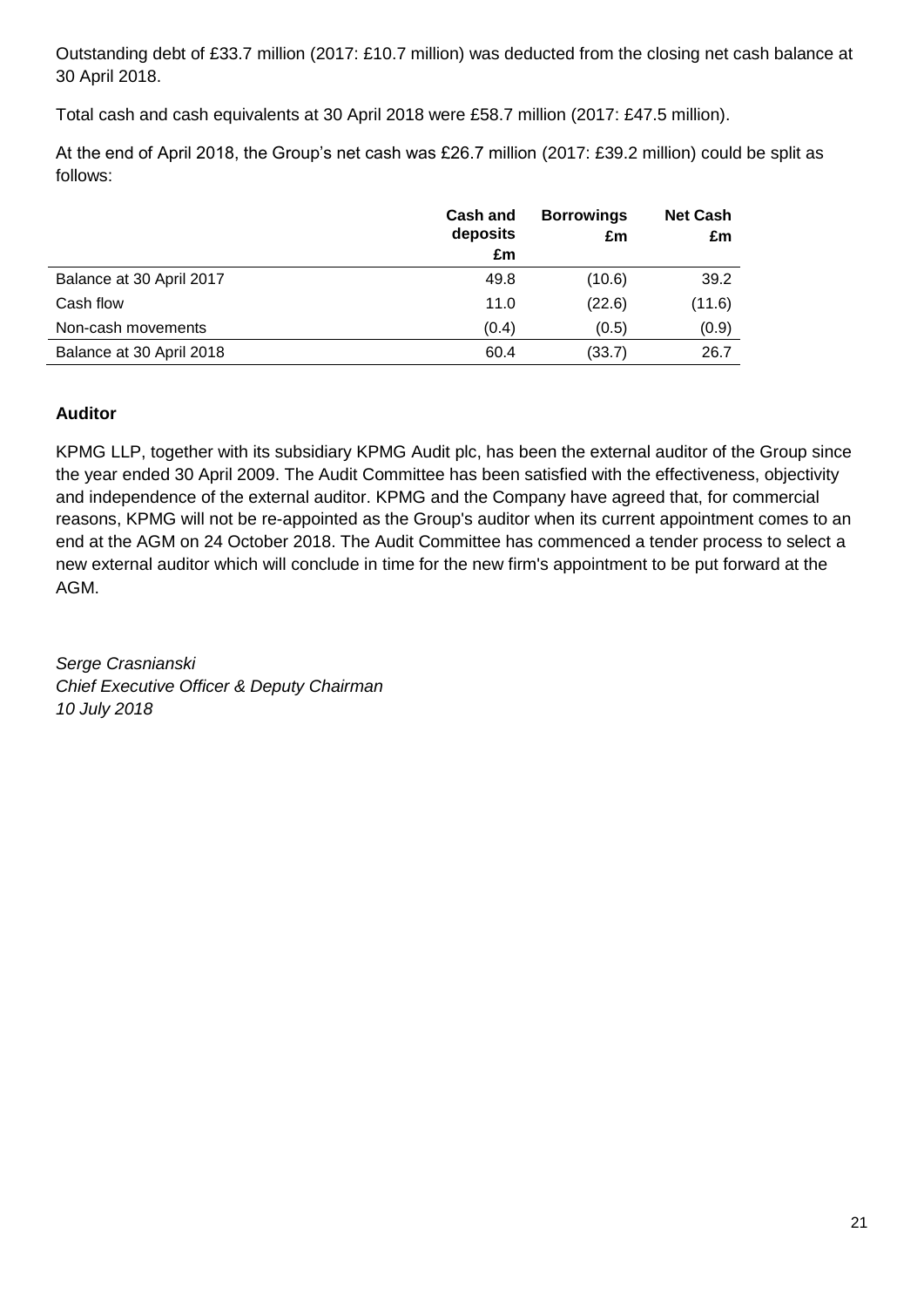#### **PRINCIPAL RISKS**

Similar to any business, the Group faces risks and uncertainties that could impact the achievement of the Group's strategy. These risks are accepted as inherent to the Group's business. The Board recognises that the nature and scope of these risks can change and so regularly reviews the risks faced by the Group as well as the systems and processes to mitigate them.

The table below sets out what the Board believes to be the principal risks and uncertainties, their impact, and actions taken to mitigate them.

| Nature of the risk<br><b>Economic</b>                              | <b>Description and impact</b>                                                                                                                                                                                                                                                                                                                    | <b>Mitigation</b>                                                                                                                                                                                                                                                                                                                                                                                                                                                                                    |
|--------------------------------------------------------------------|--------------------------------------------------------------------------------------------------------------------------------------------------------------------------------------------------------------------------------------------------------------------------------------------------------------------------------------------------|------------------------------------------------------------------------------------------------------------------------------------------------------------------------------------------------------------------------------------------------------------------------------------------------------------------------------------------------------------------------------------------------------------------------------------------------------------------------------------------------------|
| Global economic conditions                                         | Economic growth has a major<br>influence on consumer spending. A<br>sustained period of economic<br>recession could lead to a decrease in<br>consumer expenditure in<br>discretionary areas.                                                                                                                                                     | The Group focuses on<br>maintaining the characteristics<br>and affordability of its needs-<br>driven products                                                                                                                                                                                                                                                                                                                                                                                        |
| Volatility of foreign exchange<br>rates                            | The majority of the Group's revenue<br>and profit is generated outside the<br>UK, and the Group results could be<br>adversely impacted by an increase in<br>the value of sterling relative to those<br>currencies.                                                                                                                               | The Group hedges its exposure<br>to currency fluctuations on<br>transactions, as relevant.<br>However, by its nature, in the<br>Board's opinion, it is very difficult<br>to hedge against currency<br>fluctuations arising from<br>translation in consolidation in a<br>cost-effective manner.                                                                                                                                                                                                       |
| <b>Regulations</b><br>Centralisation of production<br>of ID photos | In many European countries where<br>the Group operates, if governments<br>were to implement centralised image<br>capture, for biometric passport and<br>other applications or widen the<br>acceptance of self-made or home-<br>made photographs for official<br>document applications, the Group's<br>revenues and profits could be<br>affected. | The Group has developed new<br>systems that respond to this<br>situation, leveraging 3D<br>technology in ID security<br>standards, and securely linking<br>our booths to the administration<br>repositories (solutions in place in<br>France, Ireland, Germany,<br>Switzerland and the UK,<br>discussions in Belgium and<br>Holland).<br>Furthermore, the Group also<br>ensures that its ID products<br>remain affordable and of high<br>quality.                                                    |
| <b>Brexit</b>                                                      | The UK's referendum decision to<br>leave the EU ("Brexit") will most<br>probably lead to changes in<br>regulations in the UK as well as<br>modifications to numerous<br>arrangements between the UK and<br>other members of the EU, affecting<br>trade and customs conditions,<br>taxation, movements of resources,<br>etc.                      | The Board is keeping the<br>potential impacts of the<br>referendum decision to leave the<br>EU on all the Group's operations<br>under review.<br>Any potential developments,<br>including new information and<br>policy indications from the UK<br>government and the EU, will be<br>looked at carefully on a continual<br>basis with a view to enhancing<br>the ability to take appropriate<br>action targeted at managing and<br>where possible minimising any<br>adverse repercussions of Brexit. |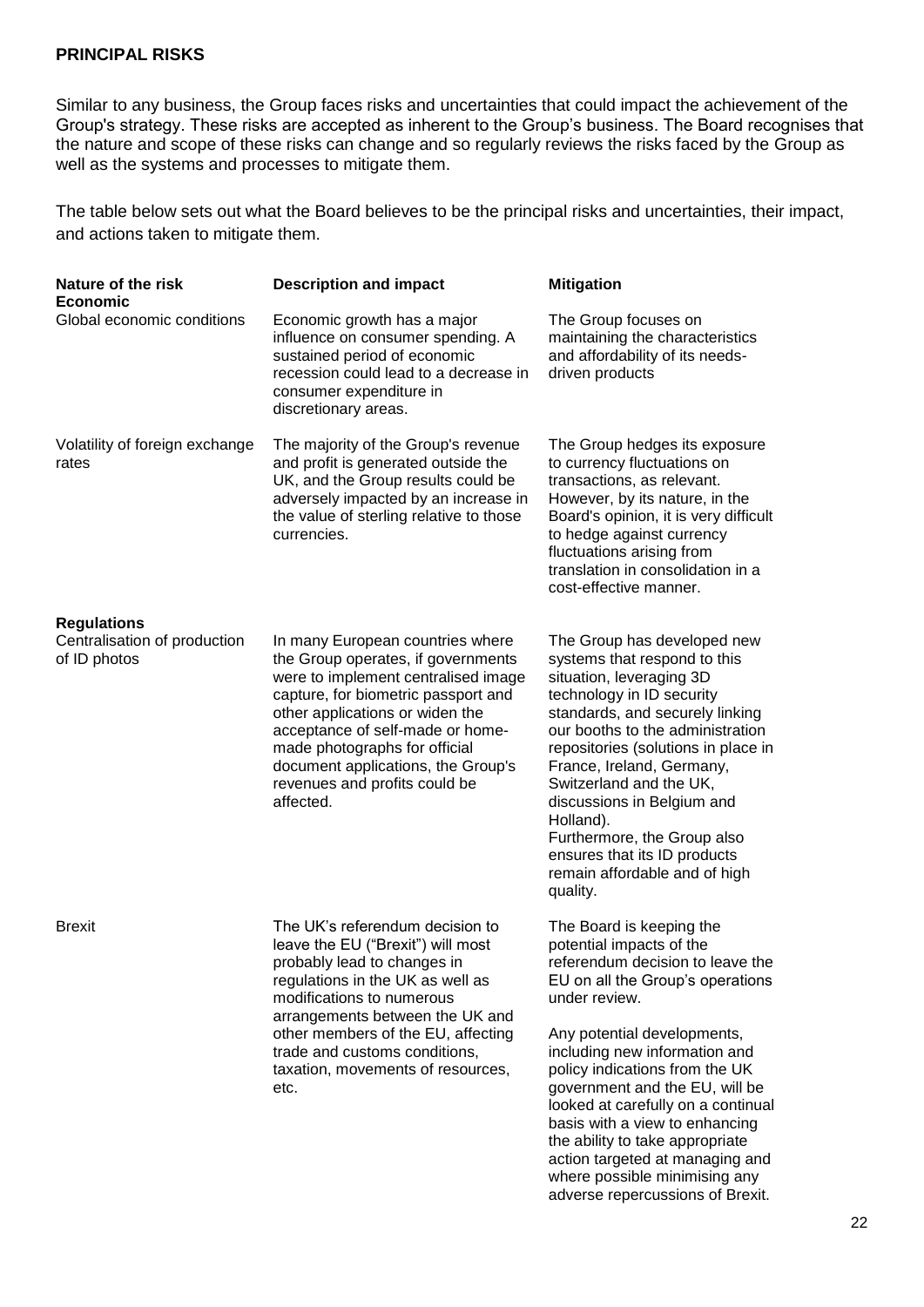Business rates Since early 2015, the Valuation Office Authority has been issuing significantly increased assessments for some of the Company's estate, mainly photobooths and printing kiosks, and in some instances applying rates that the Company considers unreasonable. The census campaign led by the Government is part of the well-publicised strategy to systematically increase the amount of tax collected through business rates. The business tax risk is limited to the Company's operations in the UK. The Company has expensed the cost of the tax charge as reasonably estimated.

**Strategic** 

Identification of new business opportunities Failure to identify new business areas may impact the ability of the Group to grow in the long term.

Inability to deliver anticipated benefits from the launch of new products

The realisation of long-term anticipated benefits depends mainly upon the continued growth of the laundry business and the successful development of integrated secure ID solutions.

The specific impact of Brexit on the Group will depend on the details of the conditions of the break-up to be negotiated between the UK and the European Union.

The Board foresees that in the short term the negative impact of the uncertainty overshadowing the general UK economy could also spill over into the Group's UK operations. In the long term, potential 're-nationalisation' of UK identity documents (including the conversion of the EU burgundy passports to the navy blue British version) as well as strengthened immigration regulations, could lead to increased requests for the Group's secure identification products.

The Company has engaged advisers to reduce its exposure to business rates. The Company has received advice that the vast majority of the affected estate should not be subject to business rates, and therefore it has systematically appealed before the Valuation Tribunal the assessments received, while negotiating with the authorities to reduce that exposure. The Company believes that following the latest decision by the Upper Tribunal on 12 April 2017 in the ATM case, the risk should be capable of successful mitigation. Discussions are ongoing with the Valuation Office Agency on this matter.

Management teams constantly review demand in existing markets and potential new opportunities. The Group continues to invest in research in new products and technologies.

The Group regularly monitors the performance of its entire estate of machines. New technology enabled secure ID solutions are heavily trialled before launch and the performance of operating machines is continually monitored.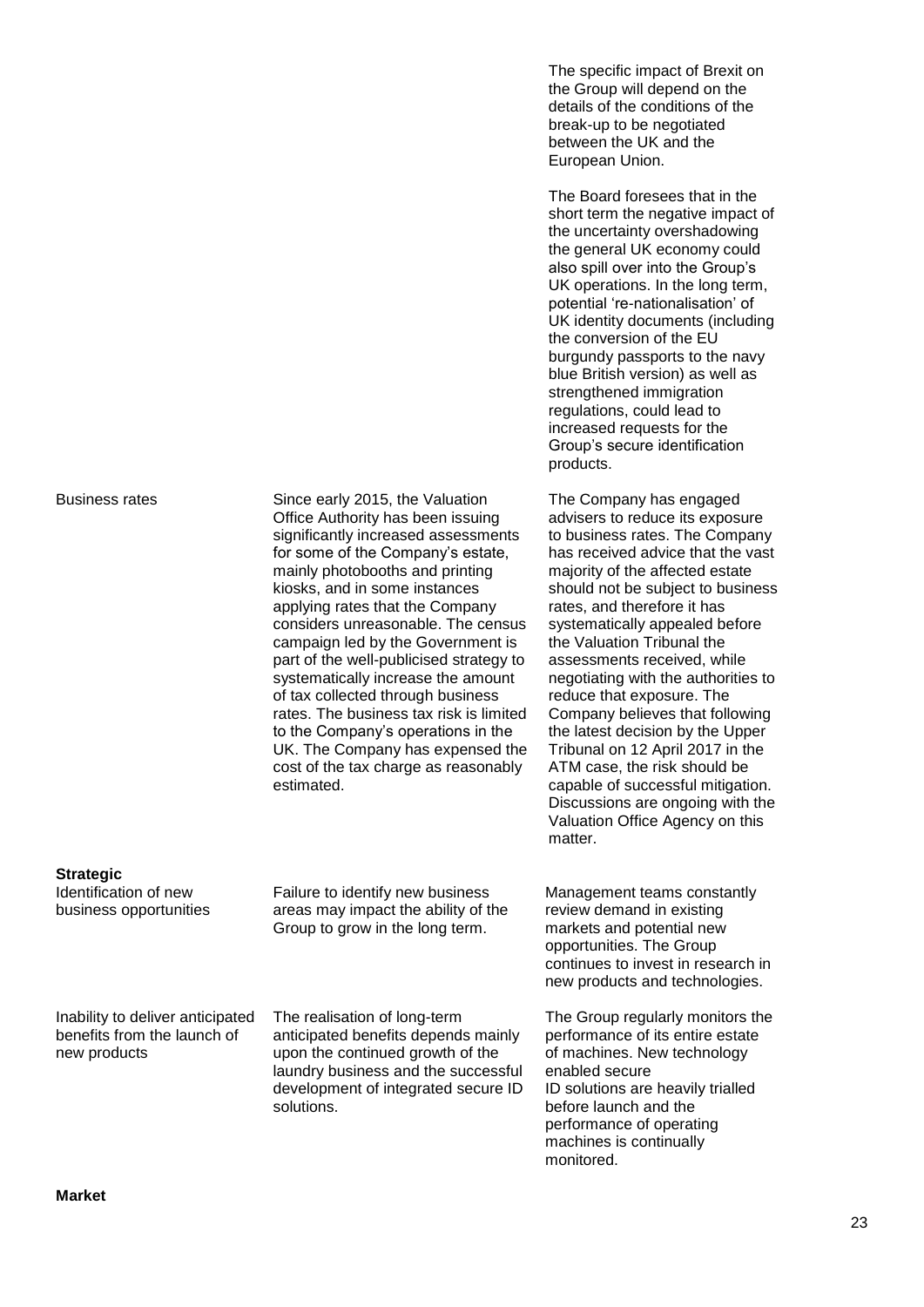| Commercial relationships                                                  | The Group has well-established long-<br>term relationships with a number of<br>site-owners. The deterioration in the<br>relationship with, or ultimately the<br>loss of, a key account would have an<br>adverse albeit contained impact on<br>the Group's results, bearing in mind<br>that the Group's turnover is spread<br>over a large client base and none of<br>the accounts represent more than<br>1% of Group turnover. | The Group's major key<br>relationships are supported by<br>medium-term contracts. We<br>actively manage our site-owner<br>relationships at all levels to<br>ensure a high quality of service.                                                                                                                                         |
|---------------------------------------------------------------------------|--------------------------------------------------------------------------------------------------------------------------------------------------------------------------------------------------------------------------------------------------------------------------------------------------------------------------------------------------------------------------------------------------------------------------------|---------------------------------------------------------------------------------------------------------------------------------------------------------------------------------------------------------------------------------------------------------------------------------------------------------------------------------------|
| <b>Operational</b><br>Reliance on foreign<br>manufacturers                | The Group sources most of its<br>products from outside the UK.<br>Consequently, the Group is subject<br>to risks associated with international<br>trade.                                                                                                                                                                                                                                                                       | Extensive research is conducted<br>into quality and ethics before the<br>Group procures products from<br>any new country or supplier. The<br>Group also maintains very close<br>relationships with both its<br>suppliers and shippers to ensure<br>that risks of disruption to<br>production and supply are<br>managed appropriately. |
| Reliance on one single<br>supplier of consumables                         | The Group currently buys all its<br>paper for photobooths from one<br>single supplier. The failure of this<br>supplier could have a significant<br>adverse impact on paper<br>procurement.                                                                                                                                                                                                                                     | The Board has decided to hold a<br>strategic stock of paper, allowing<br>for 6 to 10 months' worth of<br>paper consumption, to allow<br>enough time to put in place<br>alternative solutions.                                                                                                                                         |
| Reputation                                                                | The Group's brands are key assets<br>of the business. Failure to protect the<br>Group's reputation and brands could<br>lead to a loss of trust and confidence.<br>This could result in a decline in the<br>customer base.                                                                                                                                                                                                      | The protection of the Group's<br>brands in its core markets is<br>sustained by products with<br>certain unique features. The<br>appearance of the machine is<br>subject to high maintenance<br>standards. Furthermore, the<br>reputational risk is diluted as the<br>Group also operates under a<br>range of brands.                  |
| Product and service quality                                               | The Board recognises that the quality<br>and safety of both its products and<br>services is of critical importance and<br>that any major failure will affect<br>consumer confidence.                                                                                                                                                                                                                                           | The Group continues to invest in<br>its existing estate, to ensure that<br>it remains contemporary, and in<br>constant product innovation to<br>meet customer needs. The<br>Group also has a programme in<br>place to regularly train its<br>technicians.                                                                             |
| <b>Technological</b><br>Failure to keep up with<br>advances in technology | The Group operates in fields where<br>upgrades to new technologies are<br>mission-critical.                                                                                                                                                                                                                                                                                                                                    | The Group mitigates this risk by<br>continually focusing on R&D.                                                                                                                                                                                                                                                                      |
| Cyber risk: third party attack on<br>our secure ID data transfer<br>feeds | The Group operates an increasing<br>number of photobooths capturing ID data<br>and transferring these data it directly to<br>governmental databases                                                                                                                                                                                                                                                                            | The Group performs an ongoing<br>assessment of the risks and ensures<br>that the infrastructure meets the<br>security requirements.                                                                                                                                                                                                   |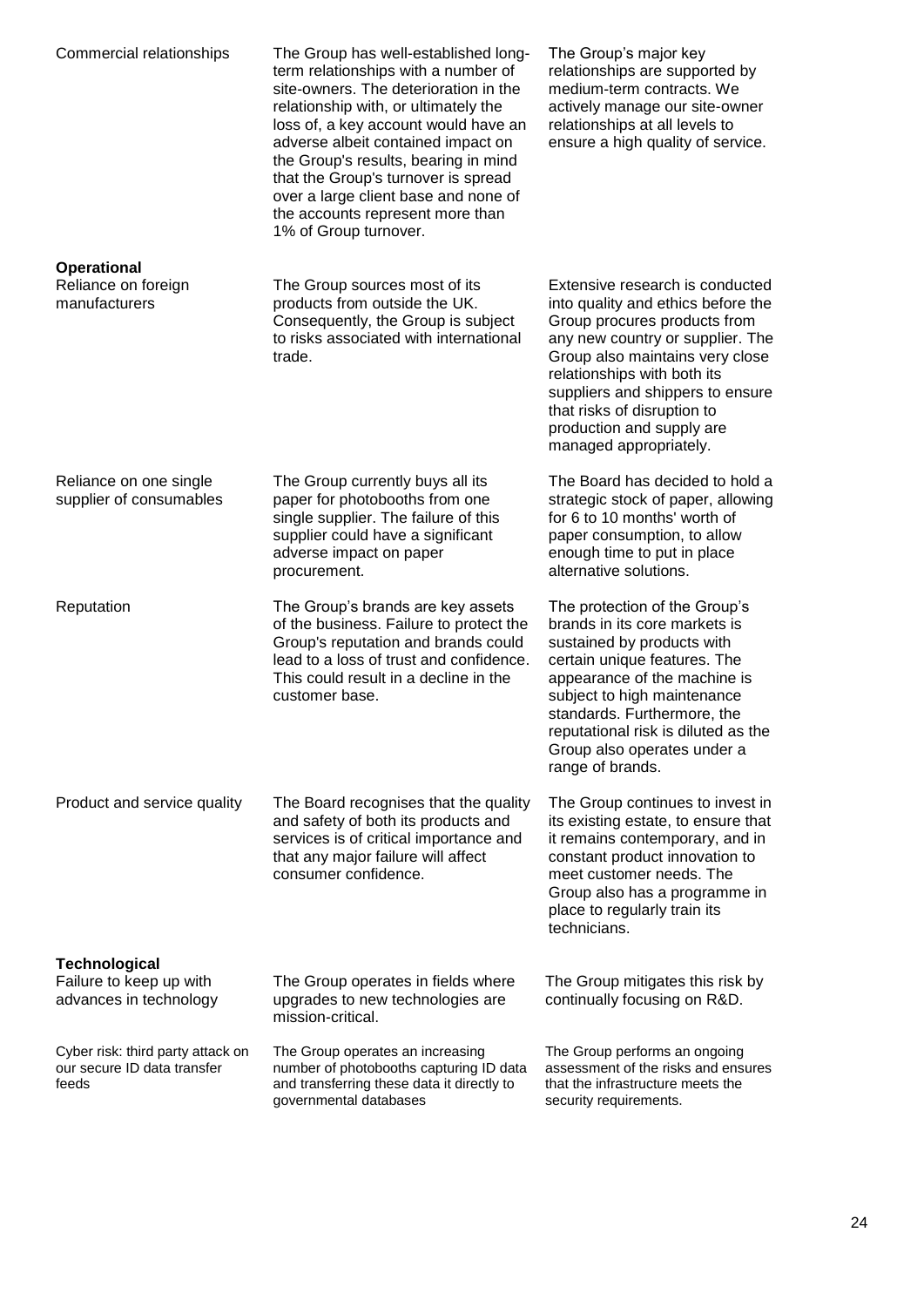# **Group Statement of Comprehensive Income**

for the year ended 30 April 2018

|                                                                                                              | 2018      | 2017       |
|--------------------------------------------------------------------------------------------------------------|-----------|------------|
|                                                                                                              | £ '000    | £ '000     |
| Revenue                                                                                                      | 229,814   | 214,653    |
| <b>Cost of Sales</b>                                                                                         | (168,070) | (156, 427) |
| Gross Profit                                                                                                 | 61,744    | 58,226     |
| Other Operating Income                                                                                       | 1,686     | 2,203      |
| <b>Administrative Expenses</b>                                                                               | (17, 518) | (13, 818)  |
| Share of Post-Tax Profits from Associates                                                                    | 194       | 196        |
| <b>Operating Profit</b>                                                                                      | 46,106    | 46,807     |
| Analysed as:                                                                                                 |           |            |
| Operating profit before specific items                                                                       | 46,416    | 46,807     |
| Profit on sale of land & buildings                                                                           | 2,320     |            |
| <b>Restructuring costs</b>                                                                                   | (2,630)   |            |
| Operating profit after specific items                                                                        | 46,106    | 46,807     |
| Other gains                                                                                                  | 3,708     |            |
| <b>Finance Revenue</b>                                                                                       | 658       | 1,488      |
| <b>Finance Cost</b>                                                                                          | (297)     | (256)      |
| <b>Profit before Tax</b>                                                                                     | 50,175    | 48,039     |
| <b>Total Tax Charge</b>                                                                                      | (9,889)   | (12, 901)  |
| <b>Profit for Year</b>                                                                                       | 40,286    | 35,138     |
|                                                                                                              |           |            |
| <b>Other Comprehensive Income</b>                                                                            |           |            |
| Items that are or may subsequently be classified to profit and loss:                                         |           |            |
| Exchange differences arising on translation of foreign operations                                            | 16        | 1,862      |
| Taxation on exchange differences                                                                             | (12)      | 1,058      |
| Total items that are or may subsequently be classified to profit and loss                                    | 4         | 2,920      |
| Items that will not be classified to profit and loss:                                                        |           |            |
| Remeasurement (losses)/gains in defined benefit obligations and other post-employment<br>benefit obligations | 150       | (48)       |
| Deferred tax on remeasurement (losses)/gains                                                                 | (23)      | 21         |
| Total items that will not be classified to profit and loss                                                   | 127       | (27)       |
| Other comprehensive income/(expense) for the year net of tax                                                 | 131       | 2,893      |
| Total comprehensive income for the year                                                                      | 40,417    | 38,031     |
|                                                                                                              |           |            |
| Profit for the Year Attributable to:                                                                         |           |            |
| Owners of the Parent                                                                                         | 40,134    | 34,991     |
| Non-controlling interests                                                                                    | 152       | 147        |
|                                                                                                              | 40,286    | 35,138     |
|                                                                                                              |           |            |
| Total comprehensive income attributable to:                                                                  |           |            |
| Owners of the Parent                                                                                         | 40,205    | 37,799     |
| Non-controlling interests                                                                                    | 212       | 232        |
|                                                                                                              | 40,417    | 38,031     |
|                                                                                                              |           |            |
| <b>Earnings per Share</b>                                                                                    |           |            |
| <b>Basic Earnings per Share</b>                                                                              | 10.64p    | 9.30p      |
| <b>Diluted Earnings per Share</b>                                                                            | 10.60p    | 9.27p      |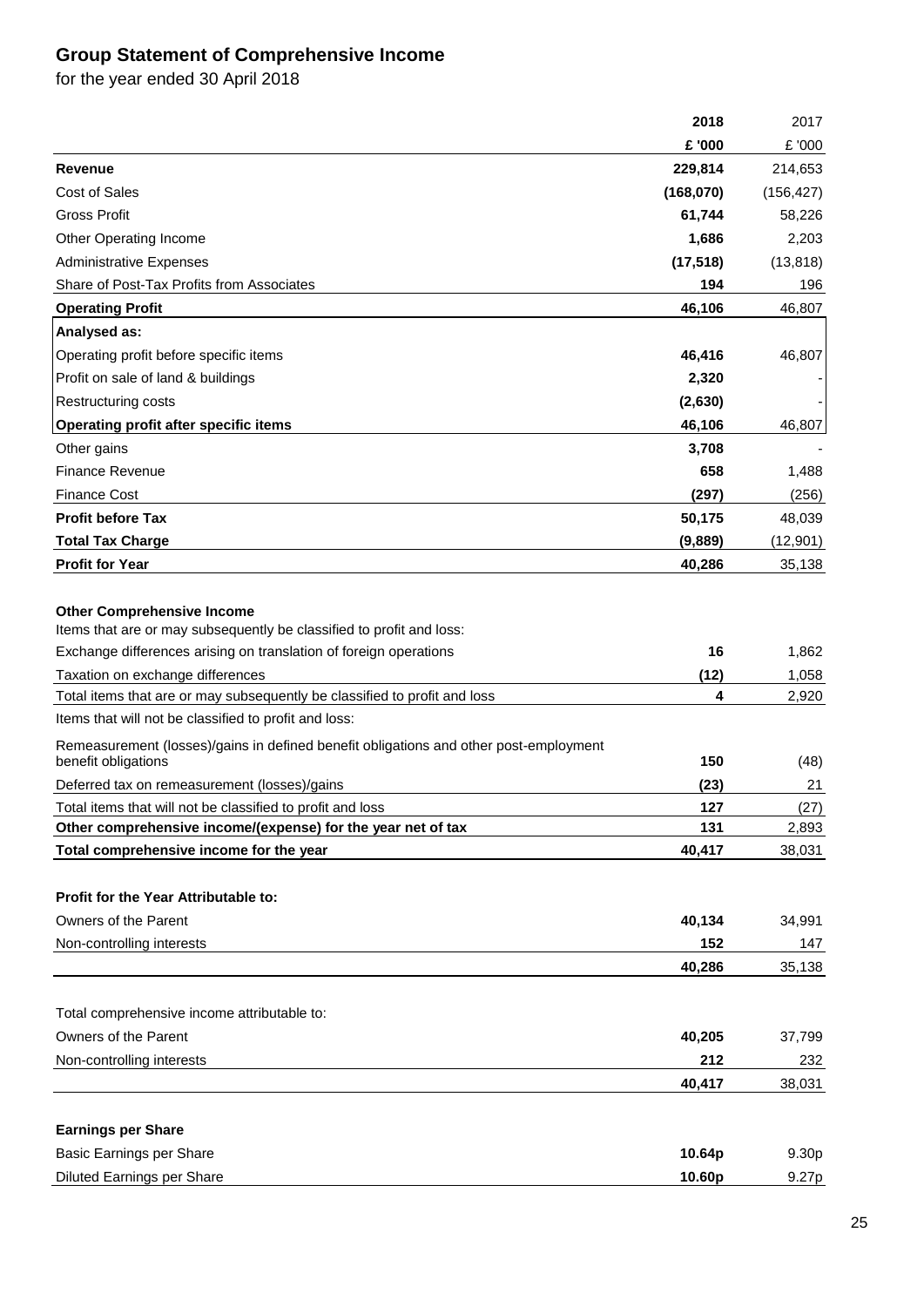# **Group statement of Financial Position**

For the year ended 30 April 2018

|                                             | 2018    | 2017    |
|---------------------------------------------|---------|---------|
|                                             | £'000   | £'000   |
| Assets                                      |         |         |
| Non-current assets                          |         |         |
| Goodwill                                    | 13,435  | 11,812  |
| Other intangible assets                     | 13,960  | 13,451  |
| Property, plant & equipment                 | 92,556  | 74,989  |
| Investment property                         | 676     | 662     |
| Investment in associates                    | 1,583   | 2,095   |
| Other financial assets - held to maturity   | 1,710   | 2,389   |
| Other financial assets - available for sale | 4,286   | 81      |
| Deferred tax assets                         | 1,935   | 3,641   |
| Trade and other receivables                 | 2,116   | 2,025   |
|                                             | 132,257 | 111,145 |
| <b>Current assets</b>                       |         |         |
| Inventories                                 | 22,902  | 19,418  |
| Trade and other receivables                 | 20,613  | 18,542  |
| Current tax                                 | 4,480   | 288     |
| Cash and cash equivalents                   | 58,657  | 47,505  |
|                                             | 106,652 | 85,753  |
| Assets held for sale                        |         | 96      |
| Total assets                                | 238,909 | 196,994 |
|                                             |         |         |
|                                             |         |         |
| Equity<br>Share capital                     | 1,887   | 1,882   |
| Share premium                               | 10,366  | 8,999   |
| Translation and other reserves              | 13,193  | 13,249  |
| Retained earnings                           | 117,811 | 103,831 |
| Equity attributable to owners of the Parent | 143,257 | 127,961 |
| Non-controlling interests                   |         | 1,341   |
|                                             | 1,553   |         |
| <b>Total equity</b>                         | 144,810 | 129,302 |
| Liabilities                                 |         |         |
| Non-current liabilities                     |         |         |
| <b>Financial liabilities</b>                | 27,540  | 8,192   |
| Post-employment benefit obligations         | 5,524   | 5,456   |
| Deferred tax liabilities                    | 2,671   | 3,087   |
| Trade and other payables                    | 224     | 2,310   |
|                                             | 35,959  | 19,045  |
| <b>Current liabilities</b>                  |         |         |
| <b>Financial liabilities</b>                | 6,139   | 2,490   |
| Provisions                                  | 196     | 2,072   |
| Current tax                                 | 8,307   | 4,209   |
| Trade and other payables                    | 43,498  | 39,876  |
|                                             | 58,140  |         |
|                                             |         | 48,647  |
| Total equity and liabilities                | 238,909 | 196,994 |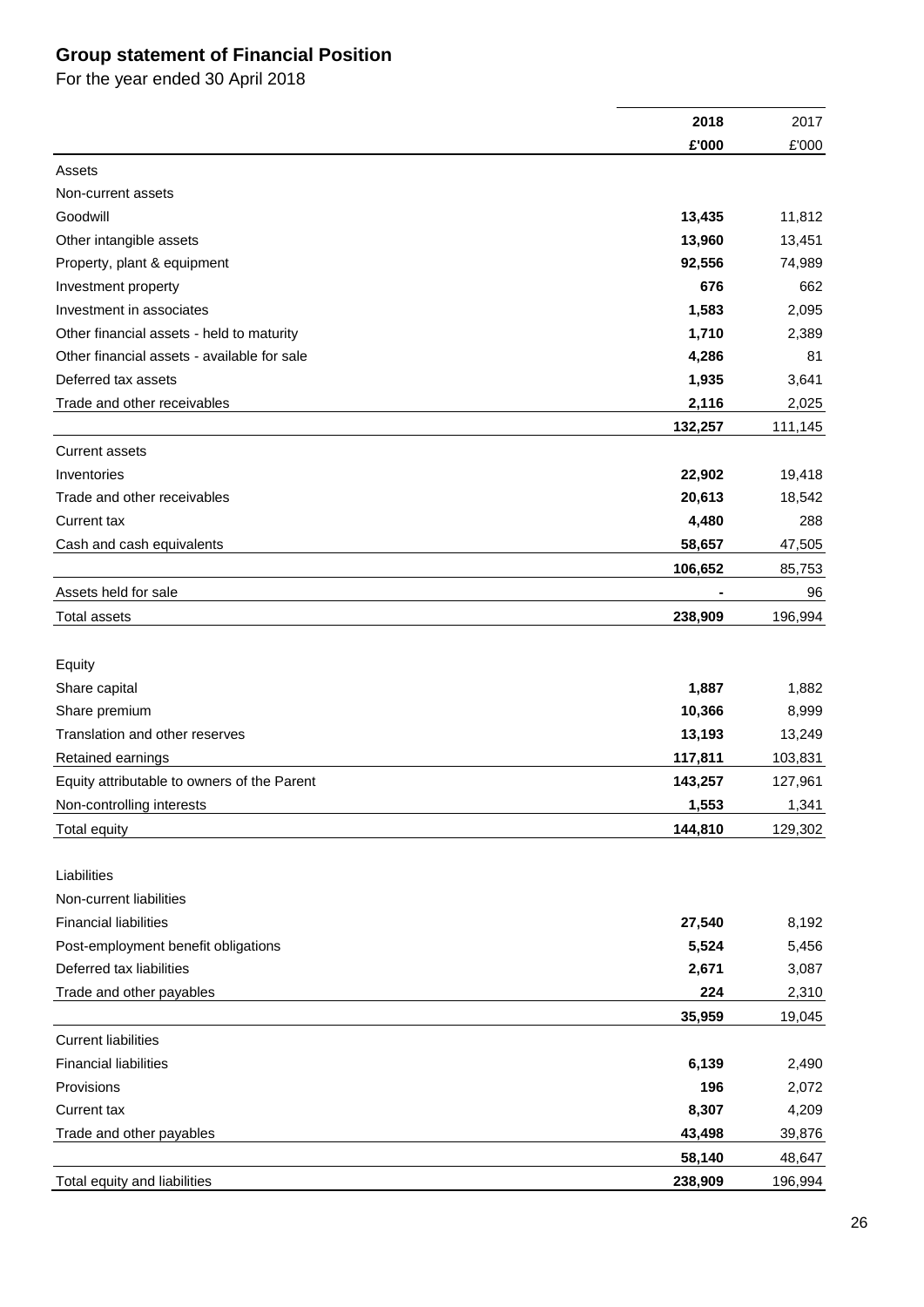# **Group statement of Cash Flows**

For the year ended 30 April 2018

|                                                     | 2018      | 2017      |
|-----------------------------------------------------|-----------|-----------|
|                                                     | £'000     | £'000     |
| Cash flow from operating activities                 |           |           |
| Profit before tax                                   | 50,175    | 48,039    |
| Finance cost                                        | 297       | 256       |
| Finance revenue                                     | (658)     | (1,488)   |
| Other gains                                         | (3,708)   |           |
| Operating profit                                    | 46,106    | 46,807    |
| Share of post tax profit from associates            | (194)     | (196)     |
| Amortisation of intangible assets                   | 2,768     | 2,479     |
| Depreciation of property, plant and equipment       | 22,301    | 19,944    |
| Profit on sale of property, plant and equipment     | (2, 361)  | (887)     |
| Exchange differences                                | (836)     | (727)     |
| Other items                                         | (318)     | (3, 877)  |
| Changes in working capital:                         |           |           |
| Inventories                                         | (2,613)   | (1,088)   |
| Trade and other receivables                         | (927)     | (1,534)   |
| Trade and other payables                            | (1,064)   | 2,377     |
| Provisions                                          | (1, 905)  | (2,045)   |
| Cash generated from operations                      | 60,957    | 61,253    |
| Interest paid                                       | (297)     | (256)     |
| <b>Taxation paid</b>                                | (8,318)   | (11, 969) |
| Net cash generated from operating activities        | 52,342    | 49,028    |
| Cash flows from investing activities                |           |           |
| Acquisition of subsidiaries net of cash acquired    | (1, 398)  |           |
| Investment in associates                            |           | (361)     |
| Loans advanced to associates                        |           | (1,014)   |
| Investment in intangible assets                     | (3,218)   | (6,686)   |
| Proceeds from sale of intangible assets             | 201       | 9         |
| Purchase of property, plant and equipment           | (40, 378) | (36, 652) |
| Proceeds from sale of property, plant and equipment | 4,689     | 2,783     |
| Purchase of available for sale investments          | (134)     |           |
| Dividends received from for sale investments        | 285       |           |
| Interest received                                   | 144       | 75        |
| Dividends received from associates                  | 304       | 279       |
| Net cash utilised in investing activities           | (39, 505) | (41, 567) |
| Cash flows from financing activities                |           |           |
| Issue of Ordinary shares to equity shareholders     | 1,372     | 848       |
| Repayment of capital element of finance leases      | (118)     | (173)     |
| Repayment of borrowings                             | (3,695)   | (1,630)   |
| Increase in borrowings                              | 26,382    | 693       |
| Decrease in assets held to maturity                 | 687       | (29)      |
| Dividends paid to owners of the Parent              | (26, 478) | (32, 629) |
| Net cash utilised in financing activities           | (1, 850)  | (32, 920) |
| Net increase in cash and cash equivalents           | 10,987    | (25, 459) |
| Cash and cash equivalents at beginning of year      | 47,505    | 71,005    |
| Exchange loss on cash and cash equivalents          | 165       | 1,959     |
| Cash and cash equivalents at end of year            | 58,657    | 47,505    |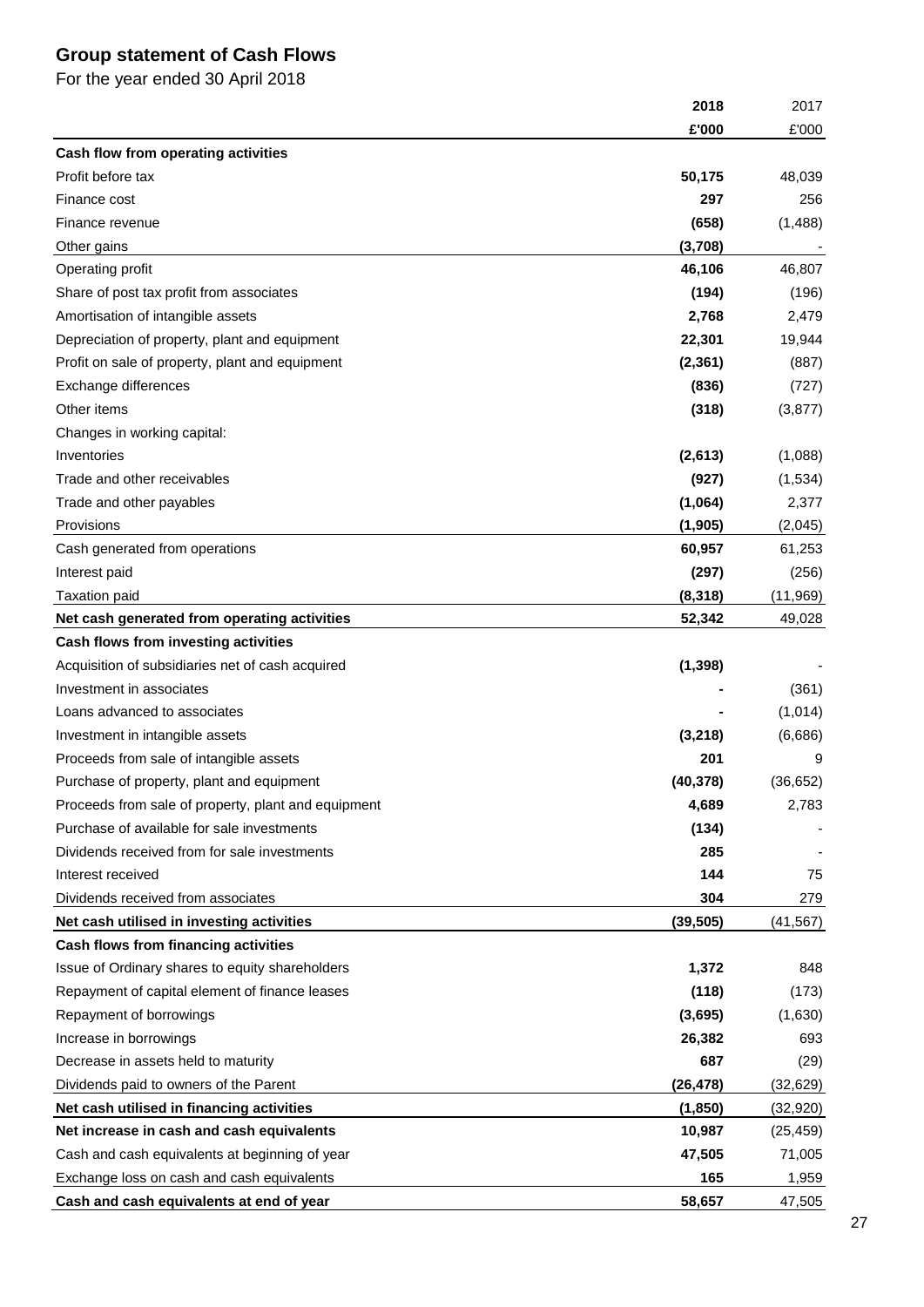# **Group statement of Changes in Equity**

For the year ended 30 April 2018

|                                                                                              | <b>Share</b><br>£'000 | <b>Share</b><br>capital premium<br>£'000 | Other<br>reserves<br>£'000 | £'000    | reserve earnings<br>£'000 | <b>Attributable</b><br><b>Translation Retained to owners of controlling</b><br>the Parent<br>£'000 | Non-<br>interests<br>£'000 | <b>Total</b><br>£'000 |
|----------------------------------------------------------------------------------------------|-----------------------|------------------------------------------|----------------------------|----------|---------------------------|----------------------------------------------------------------------------------------------------|----------------------------|-----------------------|
| At 1 May 2016                                                                                | 1,877                 | 8,156                                    | 1,874                      | 8,633    | 101,101                   | 121,641                                                                                            | 1,109                      | 122,750               |
| Profit for year                                                                              |                       |                                          |                            |          | 34,991                    | 34,991                                                                                             | 147                        | 35,138                |
| Other comprehensive<br>(expense)/income                                                      |                       |                                          |                            |          |                           |                                                                                                    |                            |                       |
| Exchange differences                                                                         |                       |                                          |                            | 3,192    |                           | 3,192                                                                                              | 85                         | 3,277                 |
| Tax on exchange                                                                              |                       |                                          |                            | 1,058    |                           | 1,058                                                                                              | $\overline{a}$             | 1,058                 |
| <b>Translation reserve</b><br>taken to income<br>statement on disposal<br>of subsidiaries    |                       |                                          |                            | (1, 415) |                           | (1, 415)                                                                                           |                            | (1, 415)              |
| Transfers between<br>reserves                                                                |                       |                                          | (93)                       |          | 93                        |                                                                                                    |                            |                       |
| Remeasurement<br>losses in defined<br>benefit pension<br>scheme and other<br>post-employment |                       |                                          |                            |          |                           |                                                                                                    |                            |                       |
| benefit obligations                                                                          |                       |                                          |                            |          | (48)                      | (48)                                                                                               |                            | (48)                  |
| Deferred tax on<br>remeasurement gains                                                       |                       |                                          |                            |          | 21                        | 21                                                                                                 |                            | 21                    |
| <b>Total other</b><br>comprehensive<br>(expense)/income                                      |                       |                                          | (93)                       | 2,835    | 66                        | 2,808                                                                                              | 85                         | 2,893                 |
| Total comprehensive<br>(expense)/income                                                      |                       |                                          | (93)                       | 2,835    | 35.057                    | 37,799                                                                                             | 232                        | 38,031                |
| Transactions with<br>owners of the Parent                                                    |                       |                                          |                            |          |                           |                                                                                                    |                            |                       |
| Shares issued in the<br>period                                                               | 5                     | 843                                      |                            |          |                           | 848                                                                                                |                            | 848                   |
| Share options                                                                                |                       |                                          |                            |          | 296                       | 296                                                                                                |                            | 296                   |
| Deferred tax on share<br>options                                                             |                       |                                          |                            |          | 6                         | $6\phantom{1}6$                                                                                    |                            | 6                     |
| <b>Dividends</b>                                                                             |                       |                                          |                            |          | (32, 629)                 | (32, 629)                                                                                          |                            | (32, 629)             |
| Total transactions with<br>owners of the Parent                                              | 5                     | 843                                      |                            |          | (32, 327)                 | (31, 479)                                                                                          |                            | (31, 479)             |
| At 30 April 2017                                                                             | 1,882                 | 8,999                                    | 1,781                      | 11,468   | 103,831                   | 127,961                                                                                            | 1,341                      | 129,302               |
| At 1 May 2017                                                                                | 1,882                 | 8,999                                    | 1,781                      | 11,468   | 103,831                   | 127,961                                                                                            | 1,341                      | 129,302               |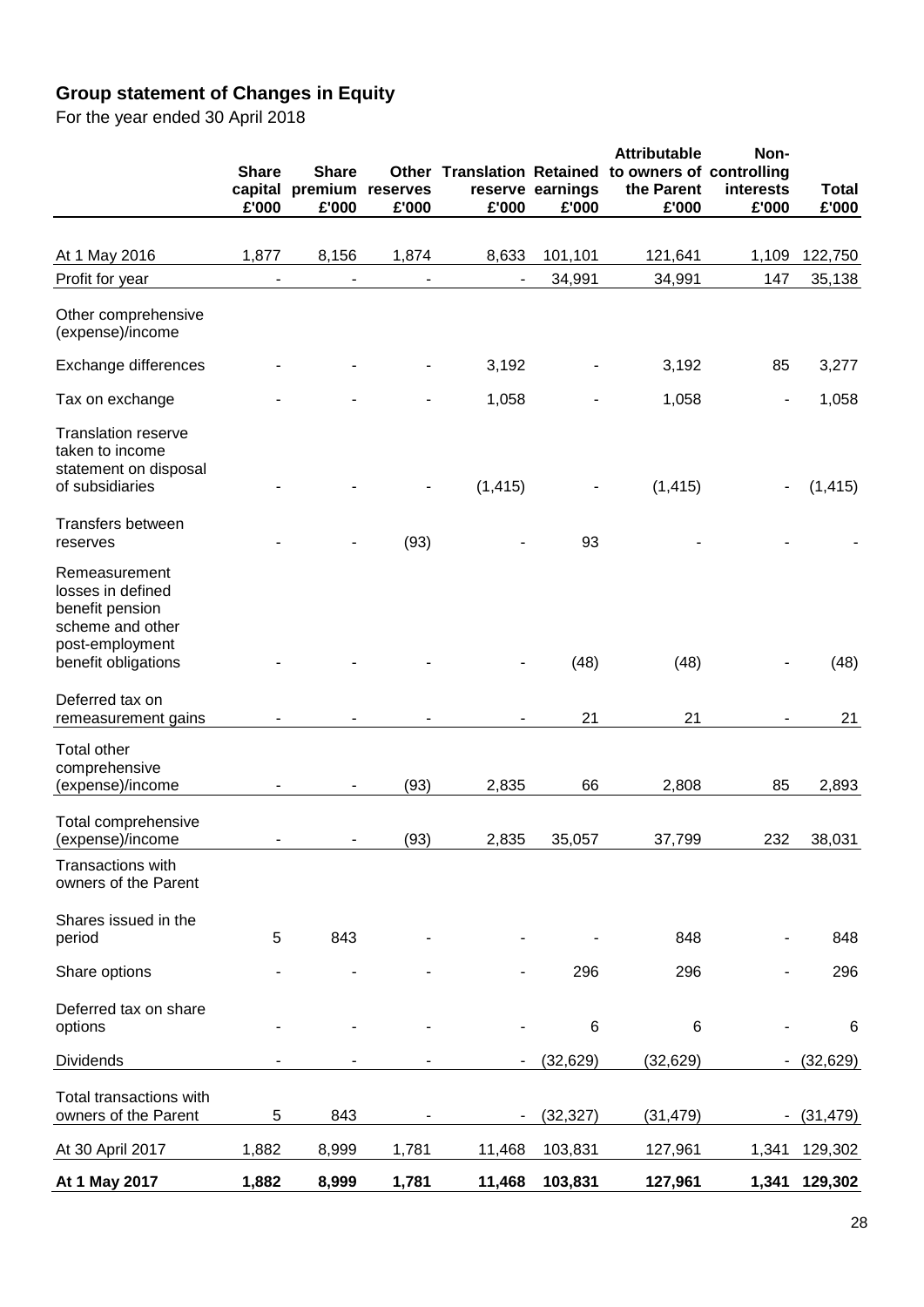| Profit for year                                                                              |       |        |       |                | 40,134    | 40,134    | 152            | 40,286        |
|----------------------------------------------------------------------------------------------|-------|--------|-------|----------------|-----------|-----------|----------------|---------------|
| Other comprehensive<br>(expense)/income                                                      |       |        |       |                |           |           |                |               |
| Exchange differences                                                                         |       |        |       | 158            |           | 158       | 60             | 218           |
| Tax on exchange                                                                              |       |        |       | (12)           |           | (12)      |                | (12)          |
| <b>Translation reserve</b><br>taken to income<br>statement on disposal<br>of subsidiaries    |       |        |       | (202)          |           | (202)     |                | (202)         |
| Remeasurement<br>losses in defined<br>benefit pension<br>scheme and other<br>post-employment |       |        |       |                |           |           |                |               |
| benefit obligations                                                                          |       |        |       |                | 150       | 150       |                | 150           |
| Deferred tax on<br>remeasurement gains                                                       |       |        |       |                | (23)      | (23)      |                | (23)          |
| <b>Total other</b><br>comprehensive<br>(expense)/income                                      |       |        |       | (56)           | 127       | 71        | 60             | 131           |
| <b>Total comprehensive</b><br>(expense)/income                                               |       |        |       | (56)           | 40,261    | 40,205    | 212            | 40,417        |
| <b>Transactions with</b><br>owners of the Parent                                             |       |        |       |                |           |           |                |               |
| Shares issued in the<br>period                                                               | 5     | 1,367  |       |                |           | 1,372     |                | 1,372         |
| Share options                                                                                |       |        |       |                | 197       | 197       |                | 197           |
| <b>Dividends</b>                                                                             |       |        |       | $\blacksquare$ | (26, 478) | (26, 478) | $\blacksquare$ | (26, 478)     |
| <b>Total transactions</b><br>with owners of the                                              |       |        |       |                |           |           |                |               |
| <b>Parent</b>                                                                                | 5     | 1,367  |       | $\blacksquare$ | (26, 281) | (24, 909) | $\blacksquare$ | (24, 909)     |
| At 30 April 2018                                                                             | 1,887 | 10,366 | 1,781 | 11,412         | 117,811   | 143,257   |                | 1,553 144,810 |

# **NOTES**

#### **1 Basis of preparation and accounting policies**

The preliminary results for the year ended 30 April 2018 have been extracted from the audited consolidated financial statements, which were approved by the Board of Directors on 10 July 2018. The audited consolidated financial statements have not yet been delivered to the Registrar of Companies but are expected to be published by the end of July.

#### **Abridged financial information**

The financial information in this announcement which was approved by the Board of Directors does not constitute the Company's statutory accounts for the years ended 30 April 2017 or 2018 but is derived from those accounts. Statutory accounts for 2017 have been delivered to the Registrar of Companies. The auditors have reported on those accounts; their reports were unqualified and did not contain statements under s498(2) or (3) Companies Act 2006.

This preliminary announcement has been prepared in accordance with the accounting policies under IFRS as adopted by the EU.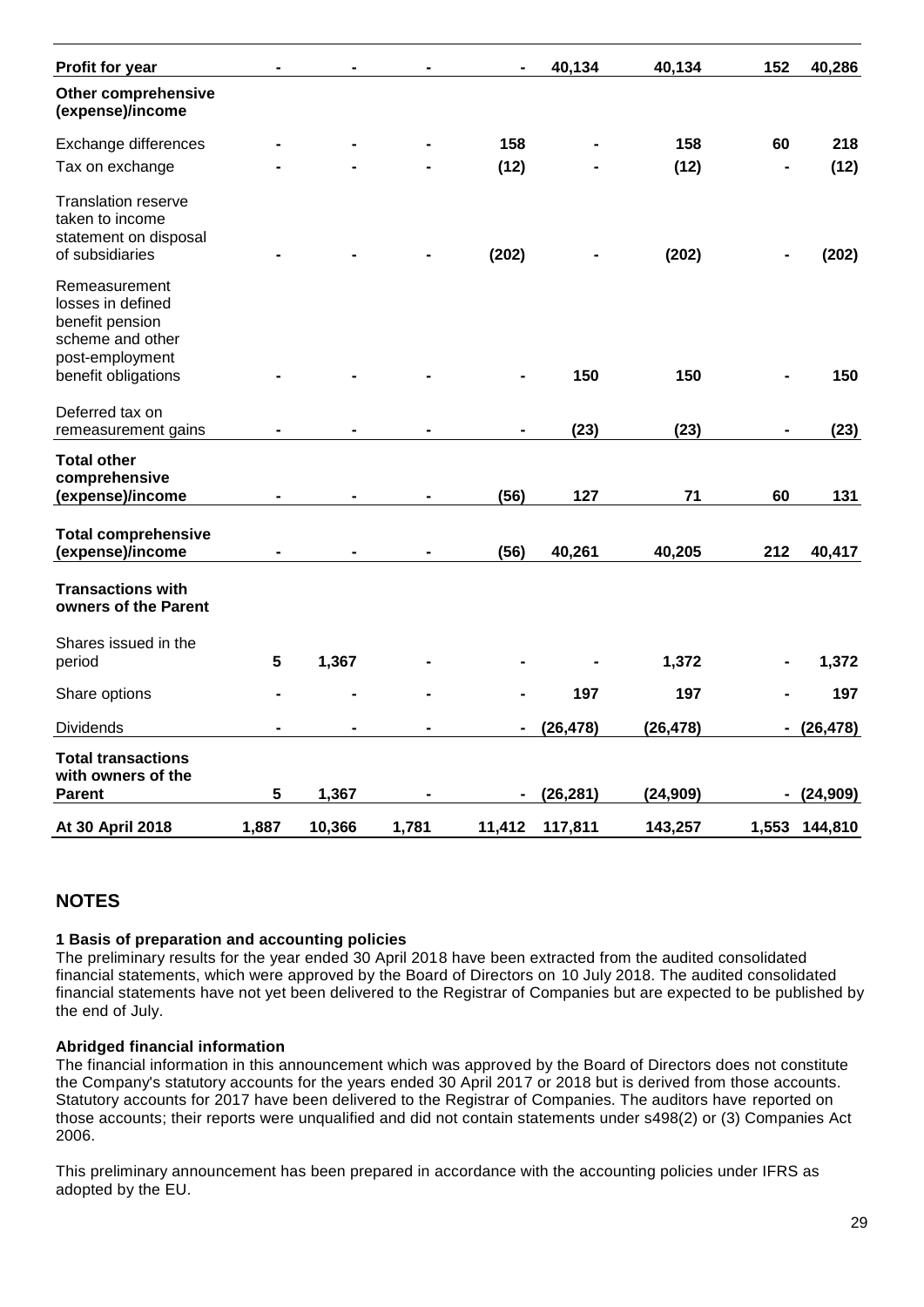Whilst the financial information included in this preliminary announcement has been prepared in accordance with IFRS, this announcement does not itself contain sufficient information to comply with IFRS. This preliminary announcement constitutes a dissemination announcement in accordance with Section 6.3 of the Disclosures and Transparency Rules (DTR).

Whilst the financial information included in this preliminary announcement has been prepared in accordance with IFRS, this announcement does not itself contain sufficient information to comply with IFRS. This preliminary announcement constitutes a dissemination announcement in accordance with Rule 6.3 of the Disclosures and Transparency Rules (DTR).

#### **2 Segmental analysis**

IFRS 8 requires operating segments to be identified, based on information presented to the Chief Operating Decision Maker (CODM) in order to allocate resources to the segments and monitor performance. The Group reports its segments on a geographical basis, Asia, Continental Europe and United Kingdom & Ireland. The Group's European operations are predominately based in Western Europe and with the exception of the Swiss operations use the Euro as their domestic currency. The Board, being the CODM, believe that the economic characteristics of the European operations, together with the fact that they are similar in terms of operations, use common systems and the nature of the regulatory environment allow them to be aggregated into one reporting segment.

The CODM monitors performance at the underlying operating profit level before Specific items, interest and taxation. In accordance with IFRS 8, no segment information is provided for assets and liabilities in the disclosures below, as this information is not regularly provided to the Chief Operating Decision Maker.

The segment results are as follows:

|                                              |          |             | United    |           |           |
|----------------------------------------------|----------|-------------|-----------|-----------|-----------|
|                                              |          | Continental | Kingdom & | Corporate |           |
|                                              | Asia     | Europe      | Ireland   | costs     | Total     |
|                                              | £'000    | £'000       | £'000     | £'000     | £'000     |
| 2018                                         |          |             |           |           |           |
| Total revenue                                | 44,979   | 131,064     | 65,432    |           | 241,475   |
| Inter segment sales                          | (6)      | (9,930)     | (1, 725)  |           | (11, 661) |
| <b>Revenue from external customers</b>       | 44,973   | 121,134     | 63,707    |           | 229,814   |
| <b>EBITDA</b>                                | 10,289   | 45,967      | 16,194    | (1, 469)  | 70,981    |
| Depreciation and amortisation                | (4, 879) | (14, 027)   | (5, 794)  | (369)     | (25,069)  |
| <b>Underlying operating profit</b>           | 5,410    | 31,940      | 13,030    | (4,158)   | 46,222    |
| Specific items                               |          |             | (2,630)   | 2,320     | (310)     |
| <b>Operating profit excluding associates</b> | 5,410    | 31,940      | 10,400    | (1,838)   | 45,912    |
| Share of post-tax profits from associates    |          |             |           |           | 194       |
| <b>Operating profit</b>                      |          |             |           |           | 46,106    |
| Other gains                                  |          |             |           |           | 3,708     |
| <b>Finance Revenue</b>                       |          |             |           |           | 658       |
| Finance costs                                |          |             |           |           | (297)     |
| <b>Profit before tax</b>                     |          |             |           |           | 50,175    |
| Tax                                          |          |             |           |           | (9,889)   |
| <b>Profit for year</b>                       |          |             |           |           | 40,286    |
| Capital expenditure                          | 5,248    | 26,429      | 11,410    | 590       | 43,677    |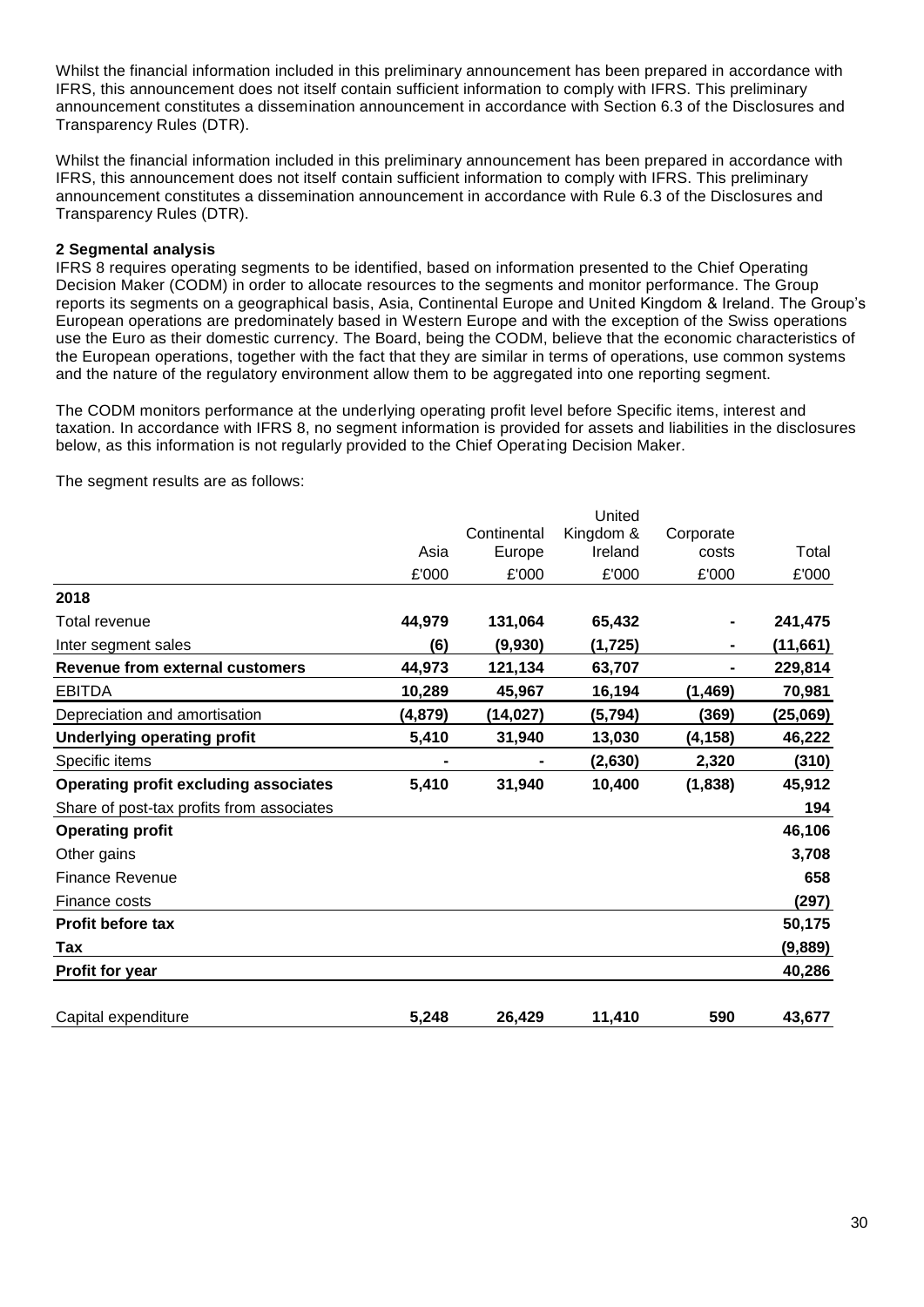|                                           |         |             | United    |           |           |
|-------------------------------------------|---------|-------------|-----------|-----------|-----------|
|                                           |         | Continental | Kingdom & | Corporate |           |
|                                           | Asia    | Europe      | Ireland   | costs     | Total     |
|                                           | £'000   | £'000       | £'000     | £'000     | £'000     |
| 2017                                      |         |             |           |           |           |
| Total revenue                             | 49,472  | 124,739     | 53,870    |           | 228,081   |
| Inter segment sales                       | (128)   | (13,069)    | (231)     |           | (13, 428) |
| Revenue from external customers           | 49,344  | 111,670     | 53,639    |           | 214,653   |
| <b>EBITDA</b>                             | 12,340  | 46,978      | 12,349    | (2,633)   | 69,034    |
| Depreciation and amortisation             | (3,940) | (13,038)    | (5,041)   | (404)     | (22, 423) |
| Underlying operating profit               | 8,400   | 33,940      | 7,308     | (3,037)   | 46,611    |
| Operating profit excluding associates     | 8,400   | 33,940      | 7,308     | (3,037)   | 46,611    |
| Share of post-tax profits from associates |         |             |           |           | 196       |
| Operating profit                          |         |             |           |           | 46,807    |
| <b>Finance Revenue</b>                    |         |             |           |           | 1,488     |
| Finance costs                             |         |             |           |           | (256)     |
| Profit before tax                         |         |             |           |           | 48,039    |
| Tax                                       |         |             |           |           | (12, 901) |
| Profit for year                           |         |             |           |           | 35,138    |
|                                           |         |             |           |           |           |
| Capital expenditure                       | 7,227   | 20,125      | 15,301    | 820       | 43,473    |

There were no Specific items in the year ended 30 April 2017 above operating profit.

Inter segment revenue mainly relates to sales of equipment.

The Parent Company is domiciled in the UK. Total revenue from external customers is as follows:

|                                              | 2018    | 2017            |
|----------------------------------------------|---------|-----------------|
|                                              | £'000   | £'000           |
| Total revenue from external customers        |         |                 |
| Asia and rest of the world                   | 44,975  | 49,344          |
| Europe                                       | 127,050 | 115,738         |
| <b>UK</b>                                    | 57,789  | 49,571          |
|                                              | 229,814 | 214,653         |
|                                              |         |                 |
|                                              | 2018    | 2017            |
|                                              | £ '000  | £ '000          |
| Total revenue from external customers        |         |                 |
| Sales of equipment                           | 16,967  | 9,971           |
| Sales of spare parts, consumables & services | 10,363  | 9,249           |
| Other sales                                  | 285     | 331             |
|                                              | 27,615  | 19,551          |
| Vending revenue                              | 202,199 | 195,102         |
| Total revenue                                |         | 229,814 214,653 |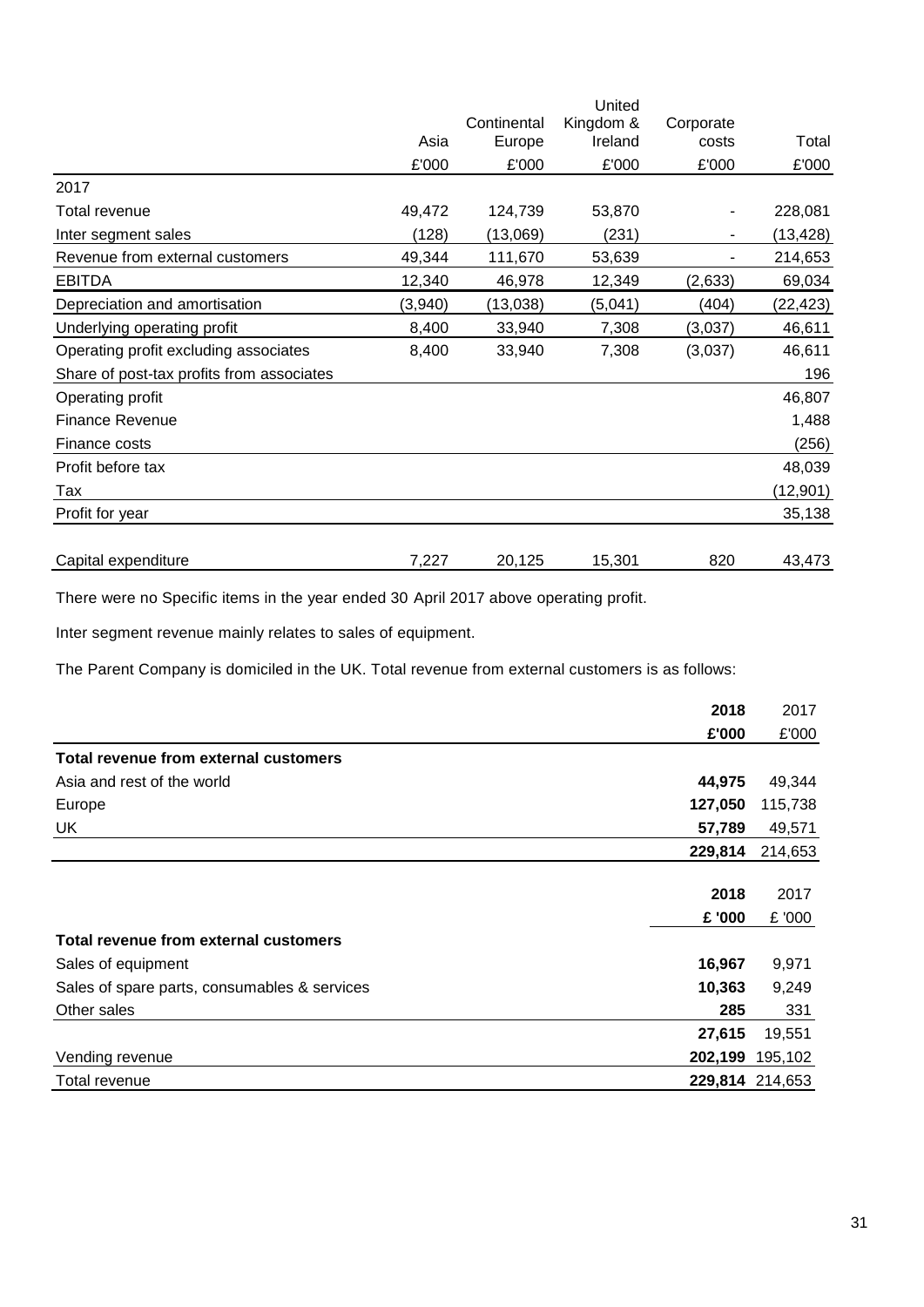#### **3 Taxation**

Tax charges/(credits) in the statement of comprehensive income

|                                                                                                  | 2018           | 2017   |
|--------------------------------------------------------------------------------------------------|----------------|--------|
|                                                                                                  | £'000          | £'000  |
| <b>Taxation</b>                                                                                  |                |        |
| <b>Current taxation</b>                                                                          |                |        |
| UK Corporation tax                                                                               |                |        |
| - current year                                                                                   | 5,517          | 2,641  |
| - prior years                                                                                    | (1, 198)       | (26)   |
|                                                                                                  | 4,319          | 2,615  |
| Overseas taxation                                                                                |                |        |
| - current year                                                                                   | 3,230          | 8,917  |
| - prior years                                                                                    | 1,302          | (333)  |
|                                                                                                  | 4,532          | 8,584  |
| <b>Total current taxation</b>                                                                    | 8,851          | 11,199 |
|                                                                                                  |                |        |
| <b>Deferred taxation</b>                                                                         |                |        |
| Origination and reversal of temporary differences                                                |                |        |
| - current -year - UK                                                                             | 934            | 326    |
| - current -year - overseas                                                                       | 19             | 1,225  |
| Adjustments to estimated recoverable amounts of deferred tax assets arising in<br>previous years |                |        |
| - UK                                                                                             | $\blacksquare$ | 201    |
| - Overseas                                                                                       |                | (124)  |
| Impact of change in rate                                                                         | 85             | 74     |
| <b>Total deferred tax</b>                                                                        | 1,038          | 1,702  |
| Tax charge in the statement of comprehensive income                                              | 9,889          | 12,901 |

#### **4 Earnings per share**

Basic earnings per share amounts are calculated by dividing net earnings attributable to shareholders of the Parent of £40,134,000 (2017: £34,991,000) by the weighted average number of shares in issue during the year, excluding those held, where applicable, as treasury shares.

Diluted earnings per share amounts are calculated by dividing the net earnings attributable to shareholders of the Parent by the weighted average number of shares outstanding during the year plus the weighted average number of shares that would be issued on conversion of all the dilutive potential shares into shares. The Group has only one category of dilutive potential shares: the share options granted to senior staff, including directors .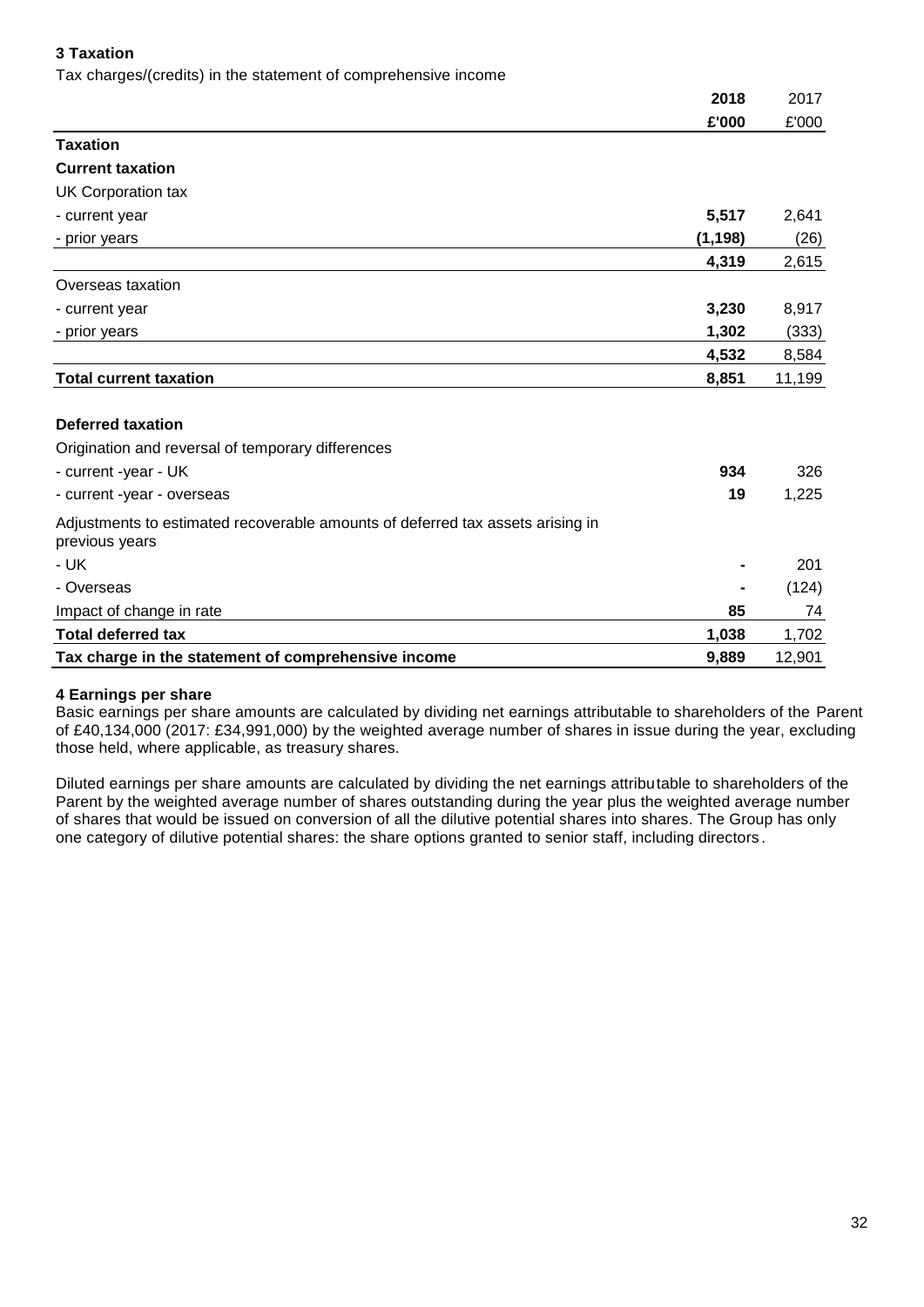The earnings and weighted average number of shares used in the calculation are set out in the table below:

|                                                              | 2018                     |                     |                                                   |                   | 2017                                               |                                |
|--------------------------------------------------------------|--------------------------|---------------------|---------------------------------------------------|-------------------|----------------------------------------------------|--------------------------------|
|                                                              | <b>Earnings</b><br>£'000 | Weighted<br>average | number of Earnings per<br>shares '000 share pence | Earnings<br>£'000 | Weighted<br>average<br>number of<br>shares<br>'000 | Earnings<br>per share<br>pence |
| Basic earnings per share<br>Effect of dilutive share options | 40,134                   | 377,190<br>1,555    | 10.64<br>(0.04)                                   | 34,991            | 376,141<br>1,321                                   | 9.30<br>(0.03)                 |
| Diluted earnings per share                                   | 40,134                   | 378,745             | 10.60                                             | 34,991            | 377,462                                            | 9.27                           |

Potential shares (for example, arising from exercising share options) are treated as dilutive only when their conversion to shares would decrease basic earnings per share or increase loss per share from continuing operations.

#### **Alternative earnings per share**

The table below reconciles earnings per share (EPS) and diluted earnings per share (DPS) before and after Specific items.

| Alternative earnings per share                              |         | 2018                         |                       |                | 2017     |                                 |
|-------------------------------------------------------------|---------|------------------------------|-----------------------|----------------|----------|---------------------------------|
|                                                             |         |                              | <b>Diluted</b>        |                |          | <b>Diluted</b>                  |
|                                                             |         | <b>Earnings</b><br>per share | earnings<br>per share |                | Earnings | earnings<br>per share per share |
|                                                             | £'000   | pence                        | pence                 | £'000          | pence    | pence                           |
| Profit for the year attributable to                         |         |                              |                       |                |          |                                 |
| owners of the Parent                                        | 40,134  | 10.64                        | 10.60                 | 34,991         | 9.30     | 9.27                            |
| Specific items net of tax                                   | (190)   | (0.05)                       | (0.05)                | (1, 415)       | (0.38)   | (0.37)                          |
| Fair value gains on financial assets<br>classified as FVTPL | (3,708) | (0.98)                       | (0.98)                | $\blacksquare$ | ۰        |                                 |
| Earnings after specific items                               | 36,236  | 9.61                         | 9.57                  | 33.576         | 8.92     | 8.90                            |

#### **5 Dividends**

#### **Year ended 30 April 2018 – Proposed dividends not yet paid**

The Board declared an interim dividend of 3.71p per share for the year ended 30 April 2018, amounting to £14,005,000 which was paid on 11 May 2018. The Board proposes a final dividend for the year ended 30 April 2018 of 4.73p per share, which is subject to shareholder approval at the Annual General Meeting to be held on 24 October 2018.

#### **Year ended 30 April 2017 – Paid after 30 April 2017**

The Board declared an interim dividend of 3.09p per share for the year ended 30 April 2017, amounting to £11,633,000 which was paid on 11 May 2017. The Board proposed a final dividend for the year ended 30 April 2017 of 3.94p per share, which as approved by shareholders at the Annual General Meeting held on 25 October 2017.